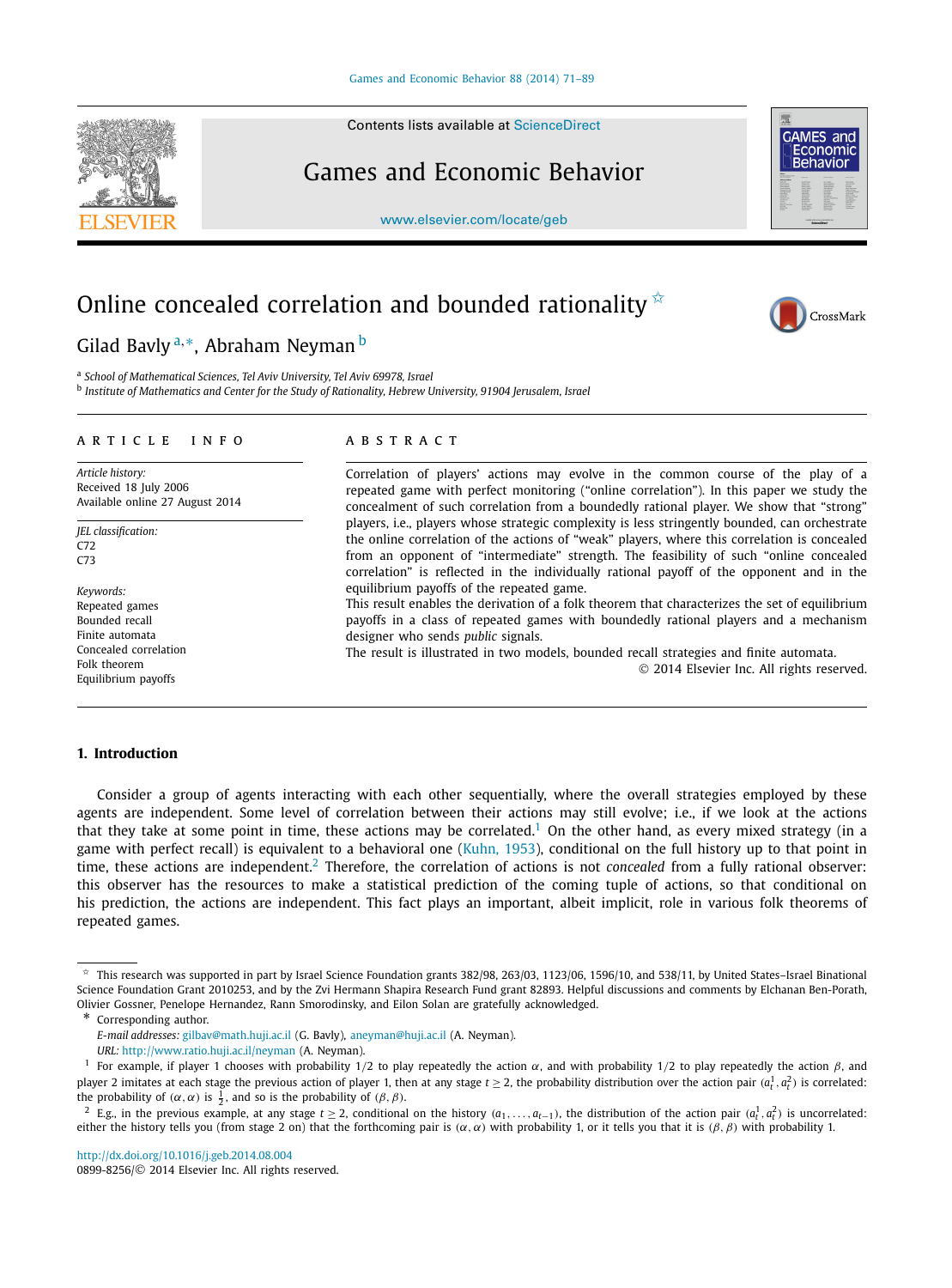The current paper is concerned with repeated games in which players are not fully rational. We consider the impact on equilibrium when the players' ability to gather and process information and make computations is not unlimited. The literature contains various models of such bounded complexity in repeated games. One prominent model is that of finite automata (see, e.g., Ben-Porath, 1986; Neyman, 1985, 1998; Kalai, [1990; Papadimitriou](#page-18-0) and Yannakakis, 1994), where each player has some finite capacity for memory storage. Another prominent model is bounded recall (see, e.g., [Aumann,](#page-18-0) 1981; [Lehrer,](#page-18-0) 1988), where each player has a finite number of the *last* previous stages that he is able to recall. There are, of course, variations to these models (e.g., [Rubinstein,](#page-18-0) 1986), as well as other interesting models (e.g., Gilboa and [Schmeidler,](#page-18-0) 1994; [Gossner](#page-18-0) et al., 2006). The paper is focused on the bounded recall model, for which the main results of the paper are discussed, stated, and proved, in detail. The analogous results for the variations of the bounded recall model, as well as for the finite automata model, are stated and derived in the last section of the paper.

For the case of more than two players, little is known about the equilibrium payoffs of repeated games with boundedly rational players. The main difficulty in the characterization of equilibrium payoffs of infinitely repeated games lies in the identification and quantification of feasible punishments, which depend on the possibilities of concealed correlation that a group of players may have.

The possibility of concealing correlation certainly depends upon the capabilities of the players. It seems reasonable, and is demonstrated in various models, that "stronger" players (i.e., players with higher capabilities) can out-strategize "weaker" opponents, and the concealment of correlation may be one manifestation of this. In this paper we focus on the surprising, indeed counter intuitive, possibility of concealing correlation of players' actions from a stronger opposition.

A group of players, called the *concealing group*, can *conceal* a distribution *D* over tuples of its members' actions from other players (or observers), if they have a profile of (independent) strategies such that (1) for every strategy profile of the other players, the empirical distribution of the sequence of their actions is close to *D*, and (2) this sequence appears, in the eyes of the other players, to be close to an i.i.d. play with that distribution *D*.

We can distinguish two instances of the problem of concealing a *correlated* distribution of action profiles. The distinction is based on the relations between the recall capacities of the concealing group and that of the other players. For clarity's sake we assume<sup>3</sup> that there is only one other player, called the *opponent*. The first instance is where the concealing group consists of relatively weak players and the opponent is stronger. $4$  The present paper focuses on the second instance, where the concealing group of players contains both weak and strong players relative to the opponent.

Suppose (for example) that the concealing group contains two players, whose recall is shorter than that of the opponent, and an additional player, and the group tries to conceal from the opponent a distribution of action profiles in which the actions of the two weak players are correlated. Then why should this additional player matter at all? After all, in our model there is no pre-game communication, and all communication opportunities are embedded within the actions available to the players, and these actions are public. Therefore, it seems a priori, that the opponent, whose recall is longer than that of the weak players, can untangle whatever use the two weak players can make of the actions of the strong player.

The main message of this paper is that a concealing group that includes a player whose recall is longer than that of the opponent (or observer) can conceal from the opponent a distribution of the group's action profiles in which the actions of the "weak" players – those whose recall is shorter than that of the opponent – are correlated [\(Theorems 2.1 and](#page-3-0) 2.2).

[Theorem 2.1,](#page-3-0) which is a special case of the more general [Theorem 2.2,](#page-4-0) applies to a four-player game: the concealing group consists of two players of relatively short recall, called the *weak* players, and a player with a long recall, called the *strong* player, and the opponent has intermediate recall. The theorem illustrates the possibility that the concealing group can conceal from the opponent a distribution (over tuples of its members' actions) in which the actions of the two weak players are correlated. Moreover, it specifies simply stated conditions on the stage game and the recall capacities of the players that enable the concealing group to conceal from the opponent *any* correlated distribution of the two weak players' actions.

The more general result, [Theorem 2.2,](#page-4-0) applies to repeated games with an arbitrary number of players: the opponent has intermediate-length recall, and the concealing group, which consists of the set of all other players, is composed of two groups: weak players with relatively short recall and strong players with long recall. The theorem specifies simply stated conditions on their recall capacities and an information-theoretic condition on a (possibly correlated) distribution of joint actions of the concealing group, so that the concealing group can conceal this distribution from the opponent.

In both theorems it is assumed that the recall of the opponent is subexponential in the recall of the weak players. A natural question that arises is whether this "subexponential" condition is essential for the conclusions of the theorems. [Theorem 2.3](#page-5-0) states that when the recall of the opponent is longer than some exponential function of the recall of the weak players, then the concealing group cannot conceal more than a negligible amount of correlation of the weak players' actions. Moreover, this conclusion holds even if the concealing group can correlate their strategies before the start of the game, and even if their strategies are allowed to choose a randomized action as a function of the recalled past, and the strong players are fully rational.

The reader may by now be wondering why allies need to correlate their actions "online," i.e., in the common course of play, by the *public* sequence of actions taken. Can they not do it "offline" by communicating through private channels? The

 $3$  It can be shown that this assumption is w.l.o.g.

<sup>4</sup> The simple example of this in Section [8.3](#page-16-0) demonstrates that things are not so easy for the opponent.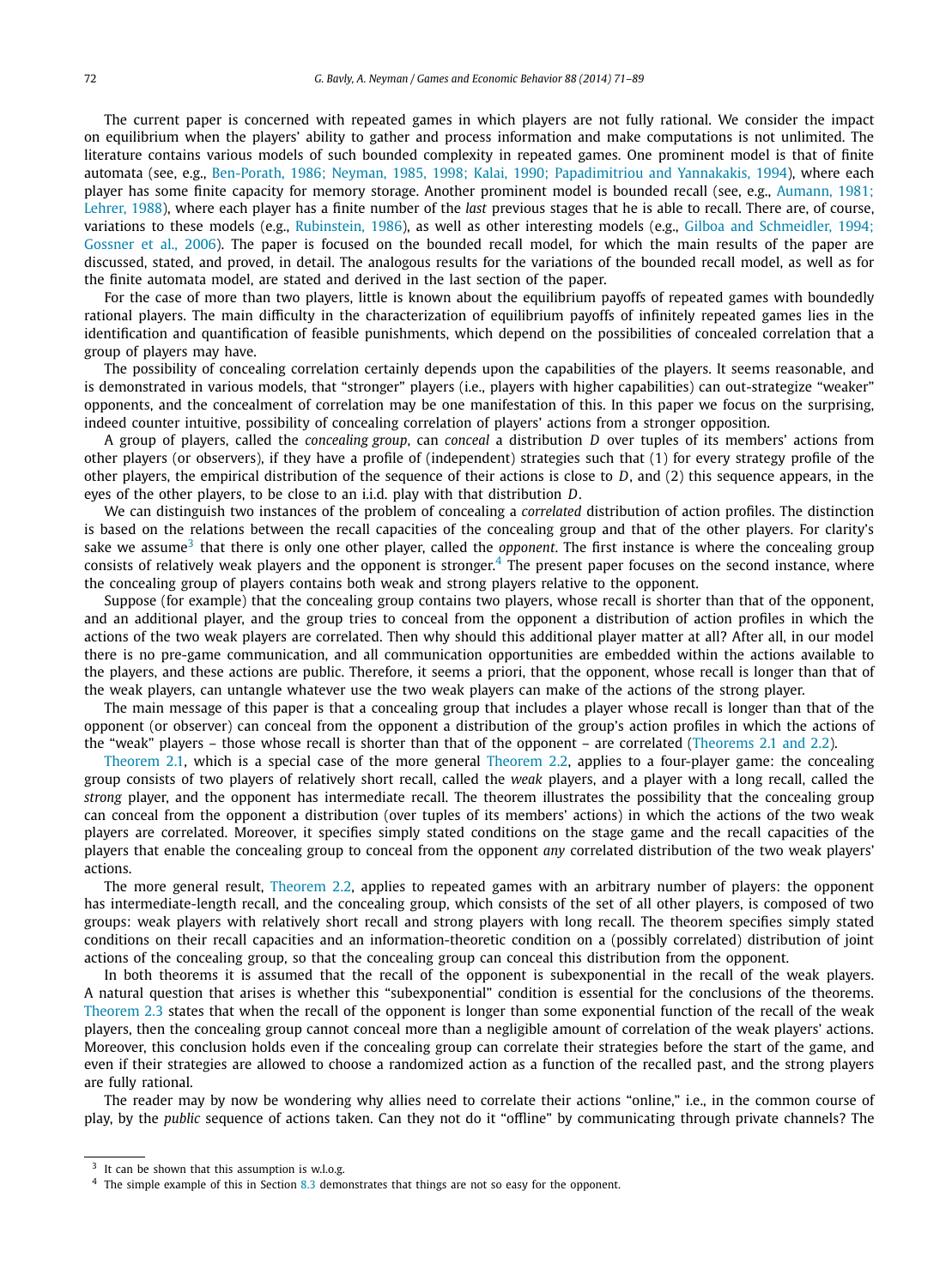fact of the matter is that sometimes they cannot. Some examples are anti-cartel regulations, or various types of multistage auctions, where "the rules of the game" forbid collusion.

Online concealed correlation affects the individually rational payoff (i.r.p.) in the repeated game. In fact, the concealment of correlation in [Theorems 2.1 and](#page-3-0) 2.2 is stated in terms of the i.r.p. Section [8.1](#page-15-0) defines a notion of concealment that depends upon the strategies at the players' disposal (and involves no payoffs). This notion enables us to reformulate the conclusion of the main result in a form that emphasizes the fact that the result concerns the concealment of a *distribution*, independently of the payoffs.

The rest of the paper is organized as follows. Section 2 describes the model and the main results. In Section [3](#page-5-0) we prove [Theorem 2.3.](#page-5-0) In Section [4](#page-6-0) we prove an instance of [Theorem 2.1,](#page-3-0) for the three-player matching pennies game. This instance provides a relatively simple counter-example to Lehrer (1994, [Theorem 1\)](#page-18-0) (see also comment 1 in Section [8.5\)](#page-18-0), and serves as a helpful introduction to some of the ideas in the general results.

In Section [5](#page-10-0) we prove [Theorem 2.1](#page-3-0) by showing how the proof for the three-player matching pennies game can be extended to other four-player games. The proof of [Theorem 2.1](#page-3-0) presents some of the ideas that appear in greater generality in the proof of [Theorem 2.2.](#page-4-0) In addition, there are a few differences between the two proofs. Therefore each of these proofs may be a step towards different future extensions and related results. In Section [6](#page-11-0) we prove [Theorem 2.2.](#page-4-0) In Section [7](#page-14-0) we discuss the implications of our results for equilibrium payoffs.

Section [8.2](#page-15-0) discusses variations of bounded recall strategies, and Section [8.3](#page-16-0) contains an example of a three-player game, where the players each have equal strength and can recall the last actions of only the other players, and two players can conceal a correlation of their joint actions from the third player. Section [8.4](#page-17-0) explains how the main results yield analogous results in the model of repeated games with finite automata. Section [8.5](#page-18-0) contains several additional remarks.

#### **2. The model and the main result**

Our discussion and results are stated for undiscounted infinitely repeated games. However, it will be clear from the tools we use that the discussion and results apply to sufficiently long finitely repeated games, as well as to infinite discounted games with a large enough discount factor (see comment 2 in Section [8.5\)](#page-18-0).

#### *2.1. Infinitely repeated games*

Let  $G = (N, A, r)$  be an *n*-player game in strategic form.  $N = \{1, 2, ..., |N|\}$  is the finite set of players,  $A = \bigtimes_{i \in N} A_i$  where  $A_i$  is the set of actions of player  $i$ , and  $r=(r^i)_{i\in N}$  where  $r^i:A\to\mathbb{R}$  is the payoff function of  $i.$  The linear extension of  $r^i$  to the functions defined on  $\Delta(A)$ , where  $\Delta(*)$  stands for the probability distributions over the set  $*$ , is also denoted by  $r^i$ , and for a distribution *y* on a set *B* and a distribution *x* on a set *C* we denote by  $(y, x)$  the product distribution  $y \otimes x$  on  $B \times C$ .

Player *i*'s *individually rational payoff* (i.r.p.) in the mixed extension of G is  $\bar{v}^i = \min_{y \in X_{j\neq i}} \Delta(A_j) \max_{x \in A_i} r^i(y, x)$ . The game  $G_{\infty}$  denotes the infinite repetition of G with perfect monitoring. At each stage  $t = 1, 2, \ldots$ , the players play the game *G* (the *stage game*); i.e., at stage *t*, player *i* chooses an action  $a_t^i \in A_i$ .

A play of  $G_\infty$  is an infinite sequence  $a_1, a_2, \ldots$ , where  $a_t = (a_t^i)_{i \in N} \in A$ . In our context, the payoff for i in  $G_\infty$  is the "limit" of his average payoff along the play,<sup>5</sup> namely, "lim" $_{T\to\infty}\frac{1}{T}\sum_{t=1}^T r^i(a_t)$ . However, we qualify "limit," since a sequence of payoffs *(r<sup>i</sup> (at))t*≥<sup>1</sup> induced by some play *(at)t*≥<sup>1</sup> need not have a limit of means (Cesaro limit). Nevertheless, such a limit does exist for any play that is defined by stationary bounded recall strategies, or finite automata strategies.

The set of all histories that may be played at the first *t* − 1 stages is  $A^{t-1}$  (where  $A^0$  stands for {Ø}), and  $A^* = \bigcup_{t=1}^{\infty} A^{t-1}$ is the set of all possible histories, of any length. A pure strategy of  $i$  in the repeated game with perfect monitoring  $G_{\infty}$  is<br>a function  $\sigma^i: A^* \to A_i$ . For any history  $h = (a_1, \ldots, a_{t-1}) \in A^{t-1}$ ,  $\sigma^i(h)$  is the the history at that stage is *h*. A profile  $\sigma = (\sigma^i)_{i\in N}$  of pure strategies in  $G_\infty$  defines a play  $(a_t(\sigma))_{t\geq 1}$  by induction on t:  $a_1^i = \sigma^i(\emptyset)$ , and  $a_{t+1}^i(\sigma) = \sigma^i(a_1(\sigma), \ldots, a_t(\sigma))$ .

#### *2.2. Bounded recall strategies*

A *stationary bounded recall* (*bounded recall* for short, or SBR) strategy for player *i* in *G*∞ assumes that *i*'s play at any given stage relies only on the last *mi* actions played.

A (pure) *m*-recall strategy for i is a pure strategy  $\sigma^i$  such that  $\sigma^i(a_1,\ldots,a_{t-1})=\sigma^i(a_{t-m},\ldots,a_{t-1})$  for  $t>m$ .

Denote by *BR<sup>i</sup> (m)* the set of all *m*-recall strategies of player *i* in *G*∞. Note that any *m*-recall strategy is, in particular, a *k*-recall strategy for any  $k > m$ , i.e.,  $BR^i(k) \supset BR^i(m)$ .

For a tuple  $\vec{\vec{m}}=(m_i)_{i\in N}$ , the game  $G(\vec{\vec{m}})$  is defined as the infinite repetition of G, but where the strategies of player *i* are his *mi* -recall strategies. I.e.,

 $G(\vec{m}) = (N, (BR^i(m_i))_{i \in N}, \vec{r}),$ 

<sup>&</sup>lt;sup>5</sup> The payoff in infinitely repeated games is sometimes taken to be the discounted average of payoffs, namely,  $\lambda \sum_{t=1}^{\infty} (1-\lambda)^{t-1} r^i (a_t)$ , for some  $0 < \lambda < 1$ . In this case the payoff is called *discounted*.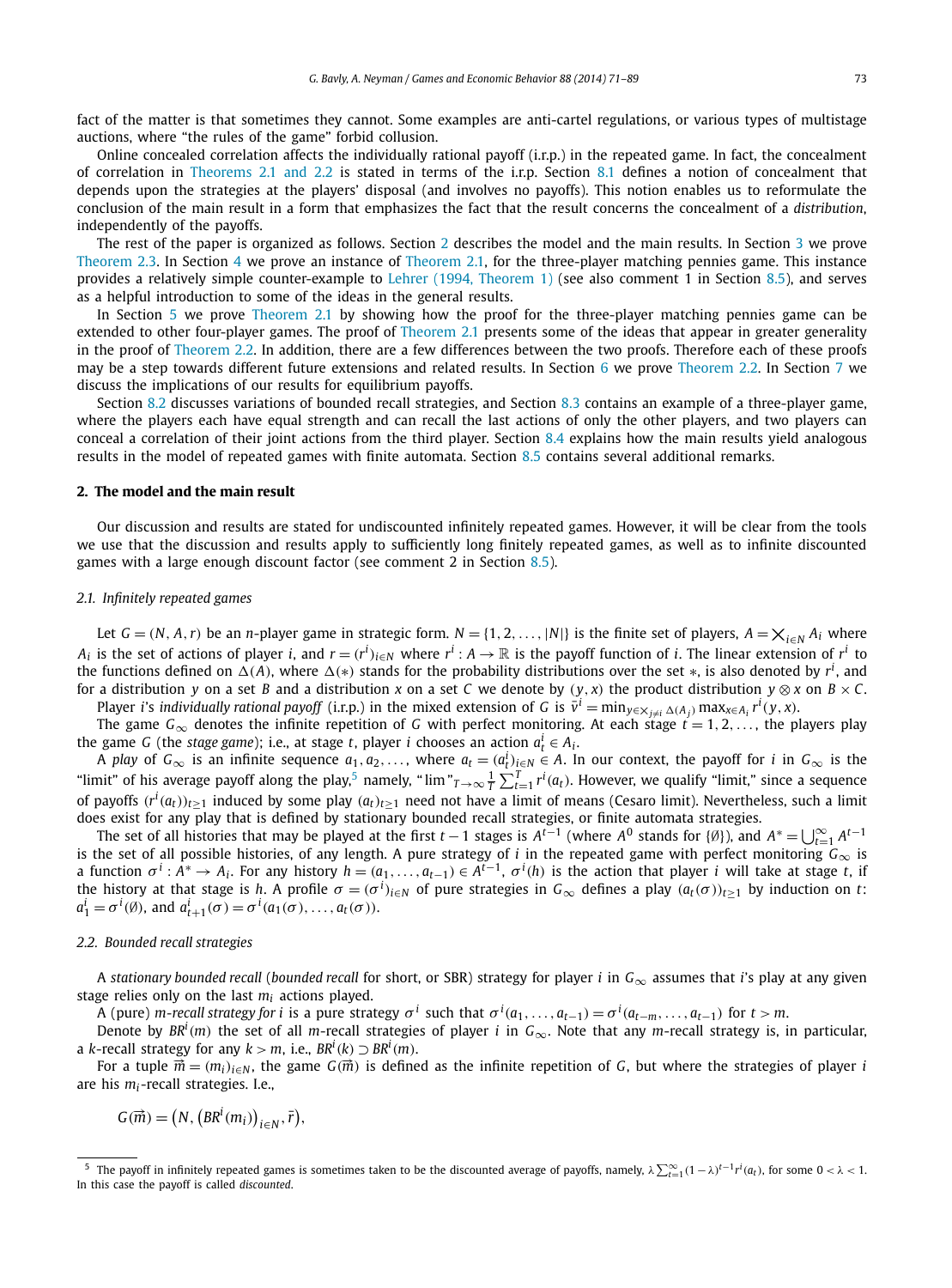<span id="page-3-0"></span>where  $\bar{r}$  is defined for a tuple  $\phi = (\phi_i)_{i \in N} \in \bigtimes_{j=1}^n BR^j(m_j)$  by  $\bar{r}(\phi) = \lim_{T \to \infty} \frac{1}{T} \sum_{t=1}^T r(a_t(\phi))$ , where  $(a_t(\phi))_{t \geq 1}$  is the play defined by the strategy profile *φ*.

Here we can write lim without reservations, since any play resulting from SBR strategies will be periodic. Let *M* be an integer s.t. ∀*i mi* ≤ *M*. Since there are at most |*A*| *<sup>M</sup>* possible memories of length *M*, in any play one of them is bound eventually to appear twice, say at stages  $t_1$ ,  $t_2$ . Then, by induction on  $t \ge 1$ , every player takes at  $t_2 + t$  the same action he took at  $t_1 + t$ , and therefore the play enters a cycle. The limiting average payoff will then simply be the average payoff over the cycle.

In the sequel, we examine player *i*'s i.r.p. in the mixed extension of  $G(\vec{m})$ , i.e.,

$$
\bar{v}^{i}(\vec{m}) = \min_{\sigma \in X_{j \neq i}} \max_{\Delta(BR^{j}(m_{j}))} \max_{\tau \in BR^{i}(m_{i})} \bar{r}^{i}(\sigma, \tau),
$$

where  $\bar{r}$  is now extended to mixed strategies; that is, it is the expectation of our previous  $\bar{r}$ .

Let  $\underline{v}^i(\vec{m})$  denote the maxmin level, namely,

$$
\underline{v}^i(\vec{m}) = \max_{\tau \in \Delta(BR^i(m_i))} \min_{\sigma^{-i} \in X_{j \neq i} BR^j(m_j)} \bar{r}^i(\tau, \sigma^{-i}).
$$

**Remark.** A *behavioral* strategy for player *i* in  $G_{\infty}$  is a function  $\sigma^{i}: A^{*} \to \Delta(A_{i})$ ; i.e., for every possible history it specifies a probability distribution over *i*'s actions.  $BR_b^i(m)$  denotes the set of all *m*-recall behavioral strategies of player *i*.

 $0$ ur main result also holds for behavioral bounded recall strategies. In particular, if we define  $\bar{v}^i_*(\vec{m})$  the same way as  $\bar{v}^i(\vec{m})$  except that the maximum is taken over  $BR_b^i(m_i)$ , and define  $\bar{v}_b^i(\vec{m})$  with behavioral strategies for all players, i.e.,

$$
\bar{v}_b^i(\vec{m}) = \min_{\sigma \in X_{j \neq i}} \max_{\Delta(\mathcal{B}R_b^j(m_j))} \max_{\tau \in \mathcal{B}R_b^i(m_i)} \bar{r}^i(\sigma, \tau),
$$

then the result holds for  $\bar{v}^i_*$  and hence for  $\bar{v}^i_b$  too (since of course  $\bar{v}^i_* \geq \bar{v}^i_b$ ).

Notation: for two functions  $g, f : \mathbb{N} \to \mathbb{R}_+$  we write  $g \ll f$  or  $g(n) \ll f(n)$  if  $g(n)/f(n) \to_{n \to \infty} 0$ .

#### *2.3. The main result*

In the main results, the set of players *N* is fixed, and the recall capacities  $m_i$ ,  $i \in N = \{1, 2, ..., |N|\}$ , will depend on a parameter  $n \in \mathbb{N}$ .

For a gradual presentation of the main result, we start with a special case of the result and a restriction of the number of players to four. The general result will be stated thereafter.

**Theorem 2.1.** Let  $G = (N, A, r)$  be a four-player game, and let  $m_i: \mathbb{N} \to \mathbb{N}$ ,  $i \in N = \{1, 2, 3, 4\}$ , with  $\lim_{n \to \infty} m_i(n) = \infty$ , satisfy

 $(A)$   $|A_4| \geq min(|A_1|, |A_2|)$ (b)  $m_3 \ll m_4$ 

(c)  $\log m_3 \ll \min(m_1, m_2)$ *.* 

*Then,*

$$
\limsup_{n \to \infty} \bar{v}^3(\vec{m}) \le \min_{y \in \Delta(A_1 \times A_2)} \max_{x \in A_3} r^3(y, x, z),\tag{2.1}
$$

*where z* is the *uniform* distribution over  $A_4$ , and  $\vec{m} = (m_1, m_2, m_3, m_4)$ *.* 

In particular, if, in addition, the payoff function  $r^3$  is independent of the actions of player 4, then

$$
\limsup_{n\to\infty}\bar{v}^3(\vec{m})\leq \min_{y\in\Delta(A_1\times A_2)}\max_{x\in A_3}r^3(y,x)
$$

and *if,* in addition,  $\log m_4 \ll m_3$ , then

$$
\lim_{n \to \infty} \bar{v}^3(\vec{m}) = \lim_{n \to \infty} \underline{v}^3(\vec{m}) = \min_{y \in \Delta(A_1 \times A_2)} \max_{x \in A_3} r^3(y, x).
$$
\n(2.2)

Inequality (2.1) asserts that for every distribution *y* over action pairs of players 1 and 2, limsup<sub>n→∞</sub>  $\bar{v}^3(\vec{m})$  is less than or equal to max<sub>*x*</sub>  $r^3$ ( $y$ ,  $x$ ,  $z$ ), where  $z$  is the uniform distribution over the actions of player 4.

The next theorem generalizes inequality (2.1) in two important directions. First, *z* need not be the uniform distribution, and *y* need not be independent of *z*. We provide a condition on the distribution *D*−<sup>3</sup> of the actions of players 1, 2, and 4, such that for any distribution  $D^{-3}$  that satisfies the condition, we have lim sup $_{n\to\infty}$   $\bar v^3(\vec m)\leq\max_{x\in A_3}r^3(D^{-3},x)$ . In addition,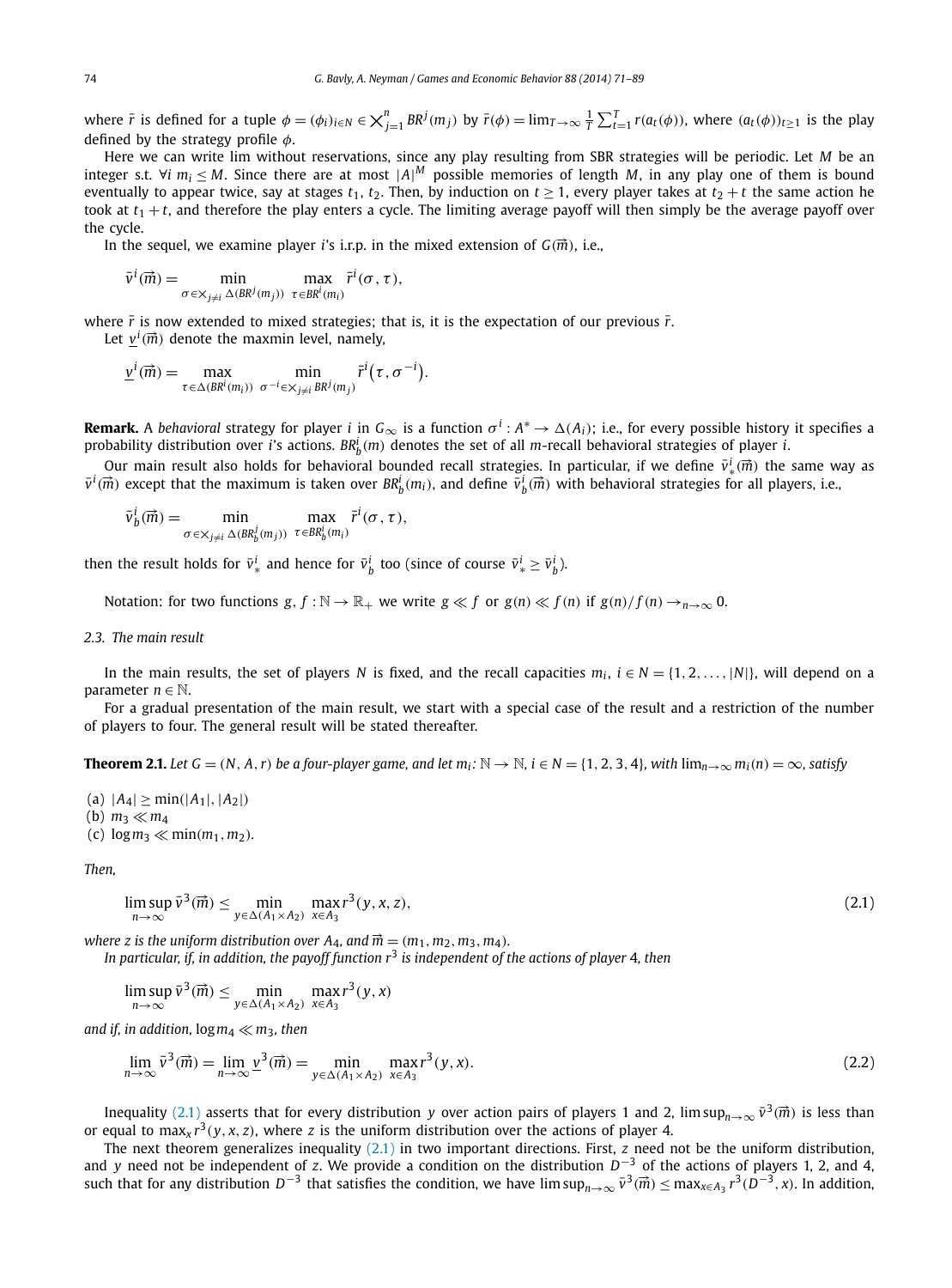<span id="page-4-0"></span>the number of players need not be 4; we allow for an arbitrary number of players (and more than one of them may be strong).

The condition on the distribution  $D^{-3}$ , or on  $D^{-k}$  in the case of an arbitrary number  $|N| \ge k$  of players, is stated by using the following information-theoretic notion (see, e.g., Cover and [Thomas,](#page-18-0) 1991).

For a finite set *A*, and an *A*-valued random variable *x*, denote  $P_a = Pr\{x = a\}$ . The *entropy* of *x* is defined<sup>6</sup> as  $H(x) = -\sum_{a \in A} P_a \log(P_a)$ . Note that if x is uniformly distributed, then  $H(x) = \log|A|$ , and that if x, y are independent then  $H(x, y) = H(x) + H(y)$ .

The assumptions on the recall capacities  $m_i$ ,  $i \in N = \{1, 2, ..., |N|\}$ , which depend on a parameter  $n \in \mathbb{N}$ , are:

- $(m_1 + n_2) \ge m_i(n) \to n \to \infty$
- $(A2)$   $m_k \ll m_{k+1}$
- $(A3)$   $log m_k \ll m_1$ .

The inequality  $m_{i+1}(n) > m_i(n)$  in assumption (A1) orders the players in N according to their recall capacity. The assumptions (A2) and (A3) single out one player  $k \in N$ , and partition the other players into two groups:  $I^+ = \{i \in N : i > k\}$ and *J* = {*i* ∈ *N* : *i < k*}. Assumption (A2) asserts that each player *i* ∈ *J*<sup>+</sup> has a much longer recall than that of player *k*, and assumption (A3) asserts that the length of player *k*'s recall is subexponential in that of each one of the players  $j \in J$ .

For  $k \in N$  we denote by  $-k$  the subset  $\{j \in N : j \neq k\}$  of players, and for a nonempty subset  $S \subset N$  we denote by  $D^S$ a distribution on  $A_S := \bigtimes_{i \in S} A_j$ . For every  $j \in S$ , respectively a nonempty subset  $S^* \subset S$ , the marginal distribution of  $D^S$ on  $A_j$ , respectively on  $A_{\mathcal{S}^*}$ , is denoted  $D^j$ , respectively  $D^{\mathcal{S}^*}$ .

**Theorem 2.2.** Let  $(N, A, r)$  be a game with  $N \supset \{1, 2, \ldots k\}$ , and assume that the recall capacities  $m_i(n)$  ( $i \in N$ ) satisfy (A1), (A2), *and* (*A3*). Let  $D^{-k}$  *be a distribution on*  $A_{-k}$  *with marginals*  $D^{j}$  *on*  $A_{j}$ *.* If

$$
H(D^{-k}) \ge \sum_{j < k} H(D^j),\tag{2.3}
$$

*then*

$$
\limsup_{n \to \infty} \bar{v}^k(\vec{m}) \le \max_{x \in A_k} r^k(D^{-k}, x). \tag{2.4}
$$

Note that Theorem 2.2 generalizes [Theorem 2.1.](#page-3-0) Indeed, if (1)  $N = \{1, 2, 3, 4\}$ , (2) *z* is the uniform distribution on  $A_4$ , (3) *y* is a distribution on  $A_1 \times A_2$ , and (4)  $D^{-3} = y \otimes z$  is the product distribution (on  $A_{\{1,2\}} \times A_4$ ) of *y* and *z*, then  $H(D^{-3}) = H(z) + H(D^{\{1,2\}}) = \log|A_4| + H(D^{\{1,2\}}) \ge \log|A_4| + H(D^i)$  ( $\forall i \in \{1,2\}$ ), and therefore  $H(D^{-3}) \ge H(D^1) + H(D^2)$ whenever  $|A_4| \ge \min(|A_1|, |A_2|)$ .

There are other special cases of Theorem 2.2 that are of independent interest. One such special case is when there is only one "strong player," i.e., when  $|N| = k + 1$ .

Theorems 2.2 and 2.1 have been stated in terms of the i.r.p. of the repeated game. An alternative, and more general, concept of an *N* \ {*k*} strategy profile  $\sigma^{-k}$  concealing a distribution  $D^{-k}$  from a class of strategies of player *k* is presented in Section [8.1.](#page-15-0)

Our proof of Theorem 2.2 shows that for any distribution *D*−*<sup>k</sup>* that satisfies conditions (A1), (A2), and (A3), there is an *N* \ {*k*} strategy profile  $σ^{-k} = (σ^j)_{j \neq k}$  of mixtures of  $m_j$ -recall strategies that (asymptotically, i.e., for sufficiently large *n*, it *ε*-) conceals *<sup>D</sup>*−*<sup>k</sup>* from the class of *mk*-recall strategies of player *<sup>k</sup>*. Informally, it shows that for every *mk*-recall strategy *τ*<sup>*k*</sup> of player *k*, the distribution that is defined by  $\sigma = (\sigma^{-k}, \tau^k)$  on plays of the repeated game, is such that for almost all t, the conditional distribution of  $a_t^{-k}$ , given  $a_t^k$ , is close to D. It follows that  $\limsup_{n\to\infty} \max_{\tau^k \in BR^k(m_k)} \bar{r}(\sigma^{-k}, \tau^k) \leq$  $max_{x \in A_k} r(D^{-k}, x)$  holds for any payoff function  $r : A \to \mathbb{R}$ .

#### *2.4. Tightness of the subexponential condition*

The above results demonstrate the feasibility of concealing correlation against a subexponential opponent. The following theorem shows that this subexponential condition is tight, in the following sense: there exists an exponential relation s.t. a group of players cannot conceal more than a negligible amount of correlation against an opponent, whose strength stands in that relation to their strength, even if other players help them.<sup>7</sup> Moreover, this is the case even if the players use behavioral bounded recall strategies (note that a mixture of *m*-recall behavioral strategies need not be equivalent to an *m*-recall behavioral strategy).

 $6$  Henceforth  $log = log_2$ .

 $7$  In fact, the conclusion holds even when this strong "opponent" does not actually participate in the game, but merely observes it.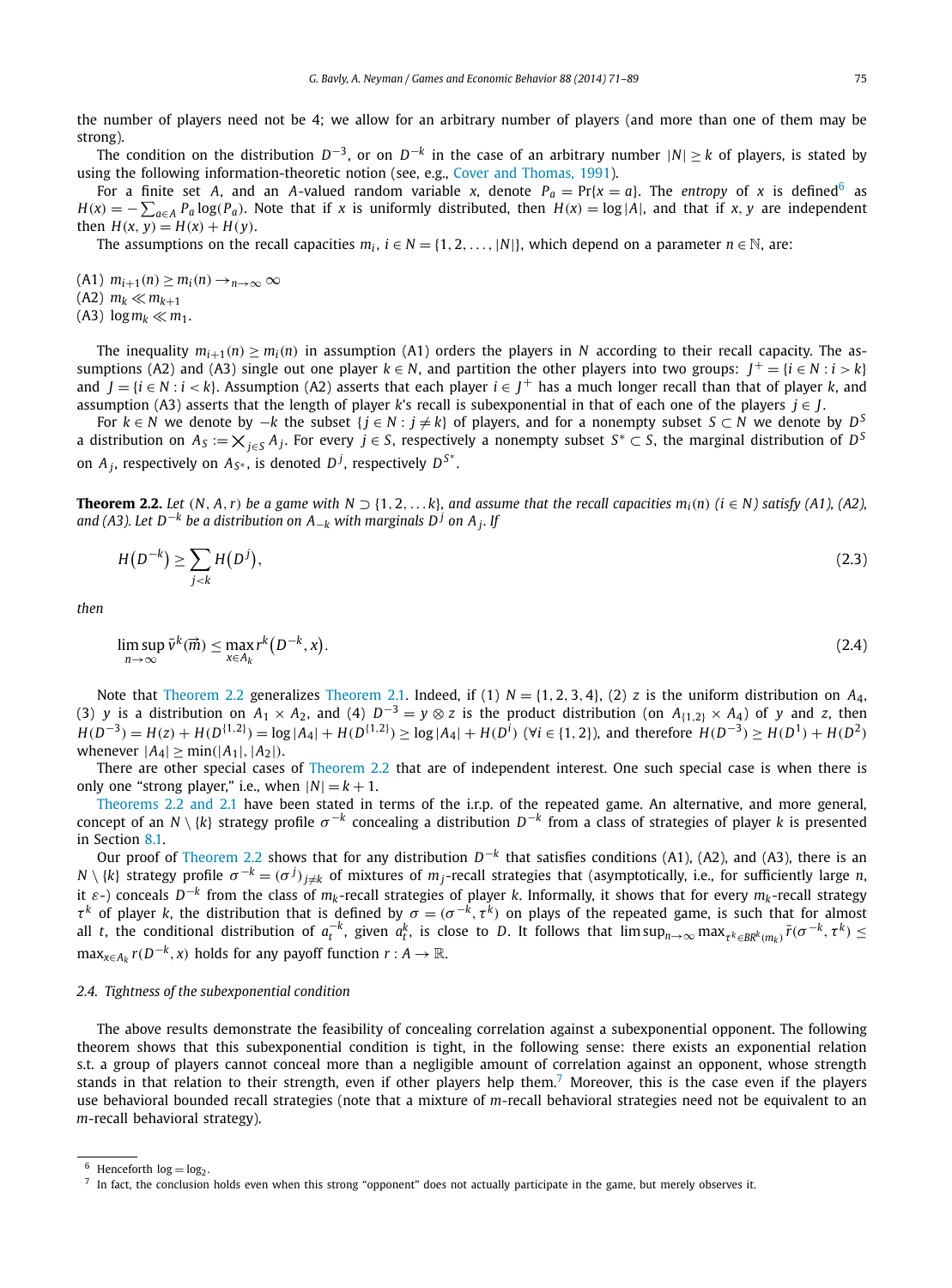<span id="page-5-0"></span>The theorem states that for every  $\varepsilon >0$  there are universal prediction functions  $\mu_i: A^k \to \Delta(A_i)$  ( $i \in N$ ), such that for any subset *J* of players and a correlated strategy  $\sigma$  with  $\sigma^J$  being a mixture of  $(1-\varepsilon)\frac{\log k}{\log|A|}$ -recall behavioral strategies, the empirical distance between the conditional  $\sigma$ -distribution of  $a_t^J$  given  $(a_1,\ldots,a_{t-1})$  and the product distribution  $\otimes$  *j*∈ *J µ*<sub>*j*</sub>( $a$ <sub>*t*</sub>– $k$ *,...,* $a$ *t*−1) is close to 0.

The theorem may be viewed as an asymptotic version of one aspect of Kuhn's theorem [\(Kuhn,](#page-18-0) 1953), namely, that conditioning on the full history results in a product distribution. But, in addition, here the prediction strategy is time-independent and universal (i.e., it is independent of the strategies of the players), and the theorem holds even if players are allowed to correlate their randomized strategies.

The allowance for behavioral strategies only serves to strengthen the result. The proof is simpler if one considers only randomization over pure strategies.

Let *Σ<sup>i</sup>* denote the set of all (not necessarily bounded recall) behavioral strategies of player *i* in the repeated game. For a subset  $J \subset N$  of players and a profile  $a \in A$  of actions,  $\Sigma^{J}$  is the cartesian product  $X_{j \in J} \Sigma^{j}$ ,  $BR_{b}^{J}(m)$  is the cartesian product  $\chi_{j \in J}$  *BR*<sup>*j*</sup><sub>*l*</sub>(*m*), and *a*<sup>*J*</sup> is the list  $(a<sup>j</sup>)_{j \in J}$  of the *J* coordinates of *a*.

Each strategy profile  $s \in BR_b^J(m) \times \Sigma^{N \setminus J}$  defines a probability distribution  $P_s$  on plays of the repeated game, and in particular  $P_s$  is a probability distribution on any finite list of play coordinates. For each ( $t \ge 1$  and) fixed point  $(b_1, \ldots, b_{t-1}) \in$  $A^{t-1}$ , we denote by  $D_s^J(b_1,\ldots,b_{t-1})$  the  $P_s$  conditional distribution of  $a_t^J$  given  $(a_1,\ldots,a_{t-1})=(b_1,\ldots,b_{t-1})$ . Note that for each  $(b_1,\ldots,b_{t-1})\in A^{t-1}$ ,  $D_s^J(b_1,\ldots,b_{t-1})$  is a probability distribution on  $A_J$ , and thus  $(a_1,\ldots,a_{t-1})\mapsto D_s^J(a_1,\ldots,a_{t-1})$ is a random variable defined over the space of plays of the repeated game (and with values in the distributions over *A <sup>J</sup>*).

Similarly, each correlated strategy  $\sigma\in \Delta(BR_b^J(m)\times \Sigma^{N\setminus J})$ , which is a distribution over all  $s\in BR_b^J(m)\times \Sigma^{N\setminus J}$ , defines the probability distribution  $P_{\sigma} = \int P_s d\sigma(s)$  on plays of the repeated game. For each (*t* ≥ 1 and) fixed point  $(b_1, \ldots, b_{t-1}) \in$  $A^{t-1}$ , we denote by  $D^J_\sigma(b_1,\ldots,b_{t-1})$  the  $P_\sigma$  conditional distribution of  $a^J_t$  given  $(a_1,\ldots,a_{t-1})=(b_1,\ldots,b_{t-1})$ , and thus  $(a_1,\ldots,a_{t-1})\mapsto D^f_\sigma(a_1,\ldots,a_{t-1})$  is a  $\Delta(A_J)$ -valued random variable defined over the space of plays of the repeated game. For each  $t > k$  and  $(b_1, ..., b_{t-1}) \in A^{t-1}$ , we denote by  $b_t[k]$  the string of the last k action profiles  $(b_{t-k}, ..., b_{t-1})$ .

**Theorem 2.3.** Let  $G = (N, A, r)$ . For any positive integers m and k, there exist maps  $\mu^i : A^k \to \Delta(A_i)$ ,  $i \in N$ , such that for every  $J \subset N$ with  $|A_J|^6\leq k/|A|^m$ , correlated strategy  $\sigma\in\Delta(BR_b^J(m)\times \Sigma^{N\setminus J}),$  and  $T\geq 2k$ , we have

$$
\frac{1}{k} \sum_{t=T-k+m}^{T} E_{\sigma} \| D_{\sigma}^{J}(a_1, \dots, a_{t-1}) - \mu^{J}(a_t[k]) \| \le \frac{|A|^{m/3}}{k^{1/3}} (\sqrt{\ln k - m \ln |A|} + 2|A_J|^3 + 1), \tag{2.5}
$$

where  $\mu^J(a_t[k])$  is the product distribution  $\otimes_{j\in J}\mu^j(a_t[k])$  and  $\|\;\|$  denotes the  $L_1$ -norm.

Note that the theorem asserts that (2.5) holds for any correlated strategy  $\sigma\in\Delta(BR_b^J(m)\times \Sigma^{N\setminus J}).$  The implication of the theorem for the special case of an uncorrelated strategy  $\sigma \in (X_{j\in J}\Delta(BR_b^j(m))\times \Sigma^{N\setminus J})$  is, by itself, of interest.

We note that if all the players use *m*-recall behavioral strategies, then the memories of length *m* along the play,  $a_t[m] =$ *(at*−*m,...,at*−1*)*, constitute a stationary Markov chain. And if all the players use mixtures of such strategies, then *(at* [*m*]*)* is a mixture of such chains. But no such property holds in the setup of this theorem, where some players may use arbitrary strategies.

#### **3. Proof of tightness**

Note that  $D^J_\sigma(a_1,\ldots,a_{t-1})=\int D^J_s(a_1,\ldots,a_{t-1})dP_\sigma(s\mid a_1,\ldots,a_{t-1})$ , and since  $\mu^J$  depends only upon  $a_t[k]$  we get  $\mu^{J}(a_t[k]) = \int \mu^{J}(a_t[k]) dP_{\sigma}(s | a_1, \ldots, a_{t-1})$ . Therefore by the triangle inequality

$$
\|D_{\sigma}^{J}(a_1,\ldots,a_{t-1})-\mu^{J}(a_t[k])\|
$$
  
\$\leq \int \|D\_{s}^{J}(a\_1,\ldots,a\_{t-1})-\mu^{J}(a\_t[k])\| dP\_{\sigma}(s \mid a\_1,\ldots,a\_{t-1}).

Therefore, it suffices to prove that (2.5) holds for any  $\sigma = s \in BR_b^{\{I\}}(m) \times \Sigma^{N \setminus J}$ .

In what follows we will use the following application of Hoeffding's inequality. Let  $X_1, X_2,...$  be a sequence of  $\{0, 1\}$ -valued i.i.d. random variables,  $S_d := \frac{X_1 + ... + X_d}{d}$ . Hoeffding's inequality [\(Hoeffding,](#page-18-0) 1963, The every fixed positive integer  $d$  and  $\delta > 0$ ,  $P(|S_d - EX_1| > \delta) \leq 2\exp(-2\delta^2d)$ . Therefore, for every positive real number  $\ell > 0$ ,  $P(\exists \ell \le d \in \mathbb{N} \text{ s.t. } |S_d - EX_1| > \delta) \le \sum_{d:\ell \le d \in \mathbb{N}} 2 \exp(-2\delta^2 d) \le 2 \exp(-2\delta^2 \ell)/(1 - \exp(-2\delta^2)) \le \frac{2}{\delta^2} \exp(-2\delta^2 \ell) \text{ for } \delta > 0 \text{ suffi-1}$ ciently small, e.g., for  $\delta \leq \sqrt{1/2}$ .

Therefore, if *d* is an integer-valued random variable (which can be correlated to  $X_1, X_2, \ldots$ ), then

$$
P\left(|S_d - EX_1| > \delta\right) \le P(d < \ell) + \frac{2}{\delta^2} \exp\left(-2\delta^2 \ell\right) \quad \text{for } \delta \le \sqrt{1/2}.\tag{3.1}
$$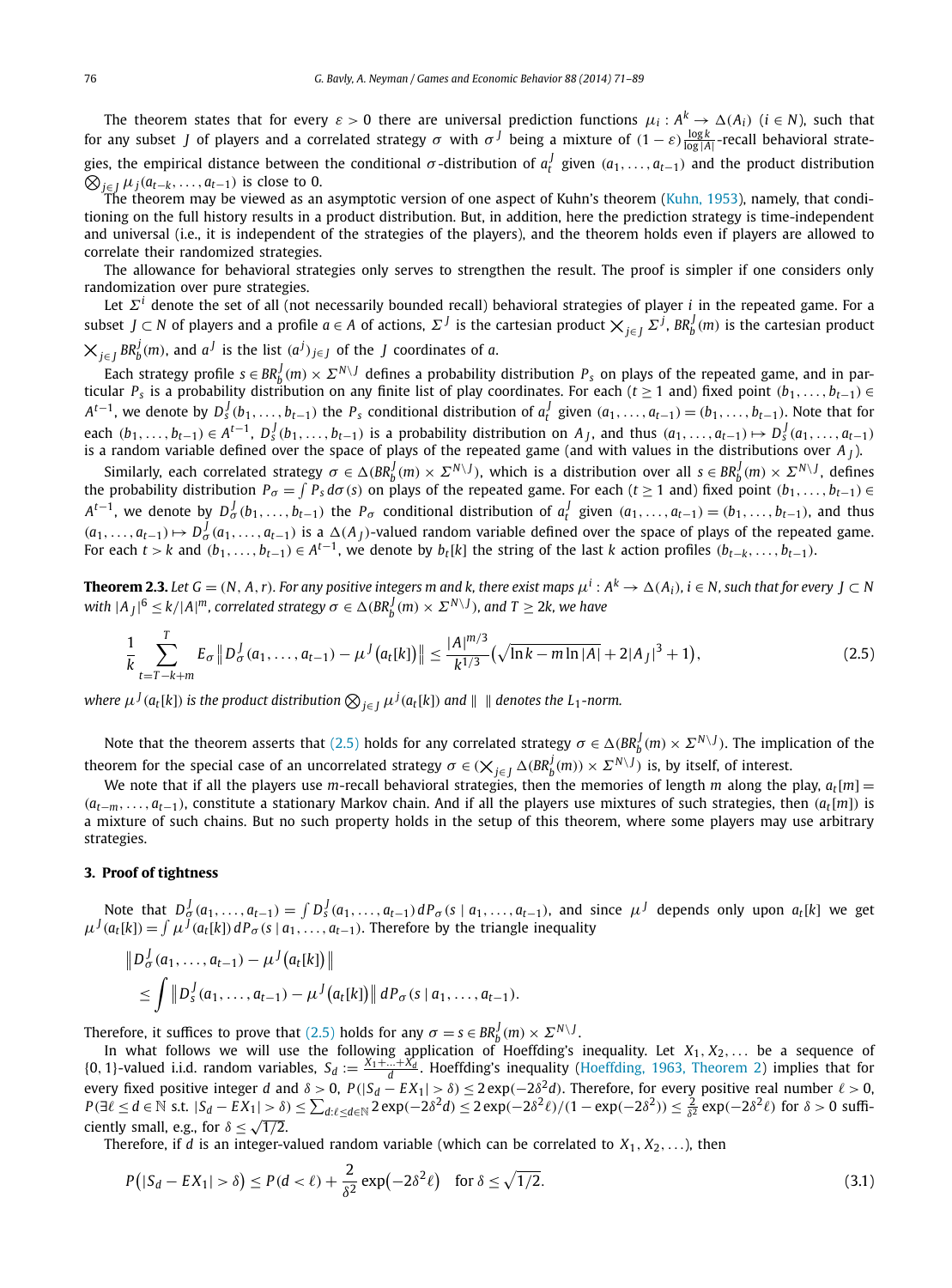<span id="page-6-0"></span>Let  $s\in BR_b^{\int}(m)\times \Sigma^{N\setminus J}$ . Let  $1\leq \ell\leq k/|A|^m$ . (Eventually, we will set  $\ell=|A_J|^2(k/|A|^m)^{2/3}$ .) Recall that for every  $t>m$ , *at*<sub>[</sub>*m*] is the  $\tilde{A}^m$ -valued random variable that is defined on the space of plays by  $a_t[m] = (a_{t-m}, \ldots, a_{t-1})$ . For  $t > k$  and  $f \in A^m$ , let  $L(t, f)$  and  $\ell_t$  be the random variables defined on the space of plays by  $L(t, f) = \{m + t - k < d < t : a_d[m] = f\}$ and  $\ell_t = |L(t, a_t[m])|$  (i.e.,  $l_t$  counts the number of past appearances of the current *m*-length recall  $a_t[m]$  in its *k*-recalled stages).

For every integer  $T \ge 2k$  and  $f \in A^m$ ,  $|\{T - k + m \le t \le T : 0 \le \ell_t < \ell \}$  and  $a_t[m] = f\}| \le \ell$ . Therefore,  $|\{T - k + m \le t \le T : 0 \le \ell_t < \ell \}$  $0 \leq \ell_t < \ell$ }  $| = |\bigcup_{f \in A^m} \{T - k + m \leq t \leq T : 0 \leq \ell_t < \ell \text{ and } a_t[m] = f\}| \leq \ell |A|^m$ . Therefore, for  $T \geq 2k$ ,

$$
\sum_{t=T-k+m}^{T} P_s(\ell_t < \ell) \le \ell |A|^m.
$$
\n(3.2)

We define  $\mu^j: A^k \to \Delta(A_j)$  as follows. Given an element  $a=(a_1,\ldots,a_k)\in A^k$  and an element  $b^j\in A_j$ ,  $\mu^j(a)(b^j)$  is defined as the fraction of times that the action  $b^j$  of player  $j$  followed an appearance of  $a_{k+1}[m]$  in  $a$ , i.e.,  $\mu^j(a)(b^j)=0$  $\frac{1}{\ell_{k+1}(a)}$   $|\{d : m+1 \leq d \leq k, a_d(m) = a_{k+1}[m]\}$ , and  $a_d^j = b^j\}|$  if  $\ell_{k+1}(a) > 0$ , and otherwise  $\mu^j(a)(b^j)$  is arbitrary, e.g.,  $= 1/|A_j|$ . As  $\|s^J(a_t[m]) - \mu^J(a_t[k])\| = \sum_{b^J \in A_J} |s^J(a_t[m])(b^J) - \mu^J(a_t[k])(b^J)|$ , if  $\|s^J(a_t[m]) - \mu^J(a_t[k])\| \ge \delta$  then there is  $b^J \in A_J$  $\sup_{t\in\mathcal{T}}\sup_{t\in\mathcal{T}}\sup_{t\in\mathcal{T}}\sup_{t\in\mathcal{T}}\sup_{t\in\mathcal{T}}\sup_{t\in\mathcal{T}}\sup_{t\in\mathcal{T}}\sup_{t\in\mathcal{T}}\sup_{t\in\mathcal{T}}\sup_{t\in\mathcal{T}}\sup_{t\in\mathcal{T}}\sup_{t\in\mathcal{T}}\sup_{t\in\mathcal{T}}\sup_{t\in\mathcal{T}}\sup_{t\in\mathcal{T}}\sup_{t\in\mathcal{T}}\sup_{t\in\mathcal{T}}\sup_{t\in\mathcal{T}}\sup_{t\in\mathcal{T}}\sup_{t\in\mathcal{T}}$ 

$$
P_{s}\big(\big\|s^J\big(a_t[m]\big)-\mu^J\big(a_t[k]\big)\big\|\geq \delta\big)\leq \sum_{b^J\in A_J}P_{s}\bigg(\big|s^J\big(a_t[m]\big)\big(b^J\big)-\mu^J\big(a_t[k]\big)\big(b^J\big)\big|\geq \frac{\delta}{|A_J|}\bigg).
$$

Therefore, by inequality [\(3.1\),](#page-5-0) for any  $\ell > 1$ ,  $\delta = |A_J| \frac{\sqrt{3}}{2}$  $\frac{\sqrt{\ln \ell}}{\sqrt{\ell}}$ , and  $t > k$ ,

$$
P_s(\|s^J(a_t[m]) - \mu^J(a_t[k])\| \ge \delta) \le |A_J| P_s(\ell_t < \ell) + |A_J| \frac{2|A_J|^2}{\delta^2} \exp\left(\frac{-2\delta^2}{|A_J|^2} \ell\right)
$$
  
=  $|A_J| P_s(\ell_t < \ell) + \frac{2|A_J|\ell}{\ln \ell} \exp\left(-\frac{2\ln \ell}{\ell} \ell\right)$   
=  $|A_J| P_s(\ell_t < \ell) + \frac{2|A_J|}{\ell \ln \ell}.$ 

 $\mathsf{As} \ \| \mathsf{s}^{\mathsf{J}}(a_{t}[m]) - \mu^{\mathsf{J}}(a_{t}[k]) \| \leq 2$ , we deduce that

$$
E_{S}(\Vert s^{J}(a_{t}[m]) - \mu^{J}(a_{t}[k]) \Vert) \leq \delta + 2|A_{J}|P_{S}(\ell_{t} \leq \ell) + \frac{4|A_{J}|}{\ell \ln \ell}.
$$

Set  $\ell = k^{2/3} |A_J|^2 / |A|^{2m/3}$ . Then, using  $k / |A|^m \ge |A_J|^6$ ,

$$
\delta = \frac{|A|^{m/3}}{k^{1/3}} \sqrt{\frac{2}{3} \ln k - \frac{2m}{3} \ln |A| + 2 \ln |A_J|} \le \frac{|A|^{m/3}}{k^{1/3}} \sqrt{\ln k - m \ln |A|}.
$$

Using (3.2), we have

$$
\frac{1}{k}\sum_{t=T-k+m}^{T}2|A_{J}|P_{s}(\ell_{t}\leq \ell)\leq \frac{2|A_{J}|\ell|A|^{m}}{k}=2|A_{J}|^{3}\frac{|A|^{m/3}}{k^{1/3}}.
$$

As  $|A_J| \ge 2$  (w.l.o.g.) and  $k \ge |A|^m |A_J|^6$ ,

$$
\frac{4|A_J|}{\ell \ln \ell} \le \frac{2|A|^{2m/3}}{k^{2/3}} \le \frac{|A|^{m/3}}{k^{1/3}}.
$$

We conclude, using  $D_s^f(a_1,\ldots,a_{t-1})=s^f(a_t[m])$ , that

$$
\frac{1}{k} \sum_{t=T-k+m}^{T} E_s \| D_s^J(a_1, \dots, a_{t-1}) - \mu^J(a_t[k]) \| \leq \delta + 2|A_J|^3 \frac{|A|^{m/3}}{k^{1/3}} + \frac{|A|^{m/3}}{k^{1/3}}
$$

$$
\leq \frac{|A|^{m/3}}{k^{1/3}} (\sqrt{\ln k - m \ln |A|} + 2|A_J|^3 + 1).
$$

#### **4. An example of online concealed correlation by "weak" players**

Here we present an example of online concealed correlation by weak players, with the help of a stronger one, in a specific four-player game. The construction and proof of this instance contains a few of the ideas required for the general result, and we hope that it serves as a helpful introduction to the proof of the general result.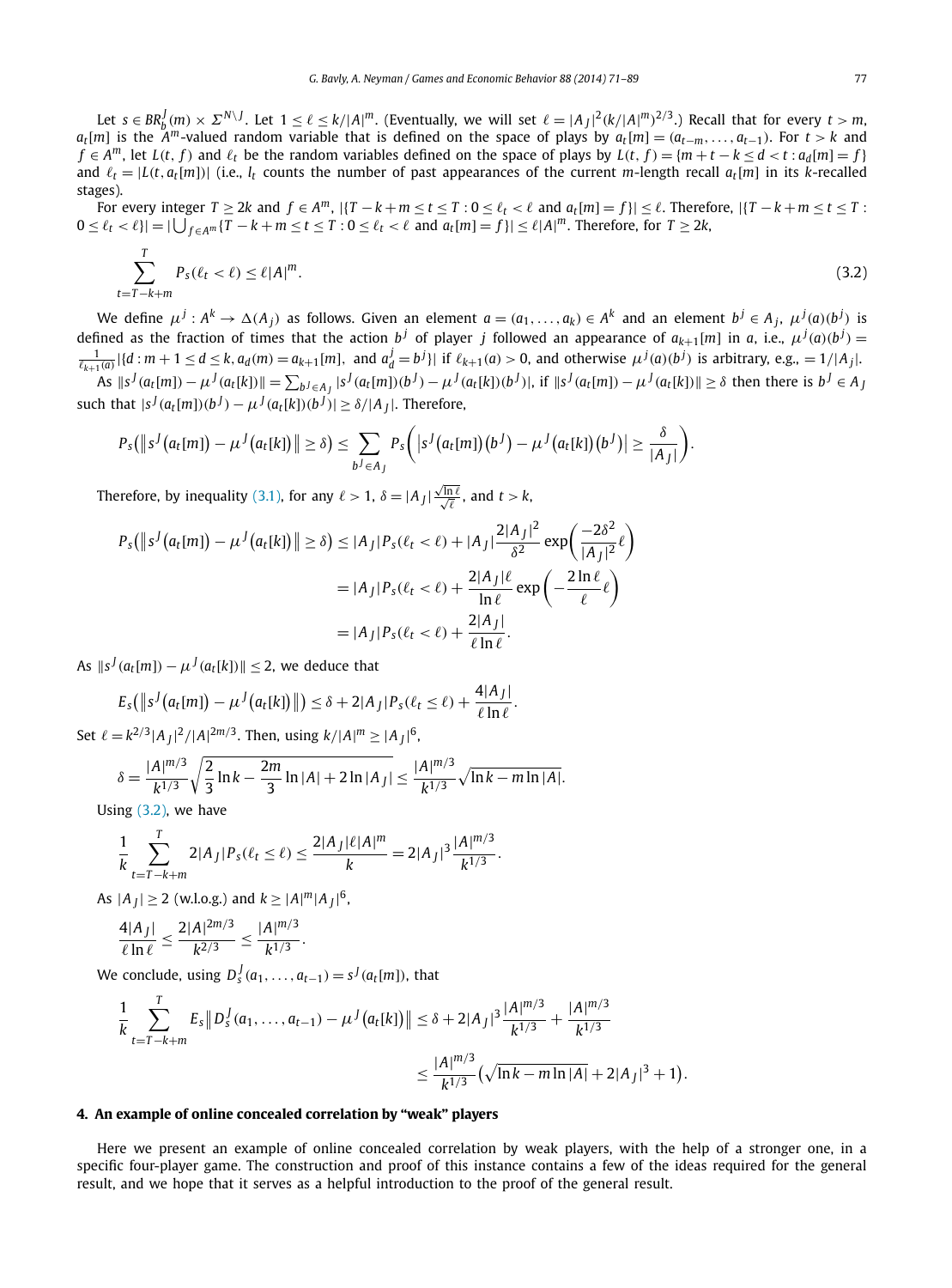

**Fig. 1.** Three-player matching pennies.

#### <span id="page-7-0"></span>*4.1. The game and the strategies*

Consider the normal-form game in Fig. 1, called "three-player matching pennies," in which player 1, Rowena, chooses a row (Top or Bottom), player 2, Colin, chooses a column (Left or Right), and player 3, Matt, chooses a matrix (East or West). The numbers in the matrix are the payoffs of Matt. The payoffs of Rowena and Colin are not specified. The i.r.p. of Matt in this (stage) game is  $-\frac{1}{4}$ .<sup>8</sup>

Now add a fourth player, Forest, to the game. Forest's recall will be longer than Matt's, but he will have no influence on the payoffs of the stage game, or, in particular, on Matt's payoff. Therefore Matt should care only about the actions of Rowena and Colin, and his i.r.p. in the stage game remains  $-\frac{1}{4}$ .

Rowena and Colin will conceal the correlation of their actions from Matt, so as to bring Matt's payoff down to around  $-\frac{1}{2}$ , which equals Matt's minmax in correlated actions, i.e.,  $\min_{y \in \Delta(A_1 \times A_2)} \max_{x \in A_3} r^3(y, x) = -\frac{1}{2}$ . The key point is that Forest's sequence of actions assists Rowena and Colin in correlating their own actions, while these "signals" remain unintelligible to Matt.

Since we are interested in the asymptotic behavior, let the recall capacities be functions of a parameter *n*: player *i* has a recall of length  $m_i(n)$ , and ∀*i*  $\lim_{n\to\infty} m_i(n) = \infty$ . Still,  $m_1 \leq m_2 \leq m_3 \leq m_4$ , and the functions  $m_i$  are assumed to retain some relations among themselves, to be specified shortly. Rowena's, Colin's, and Forest's mixed strategies will assure that Matt's maximum expected payoff approaches  $-\frac{1}{2}$ , as *n* goes to infinity.

Following is a general description of the scheme. Colin's play will approximate a long cycle of random i.i.d. actions, distributed  $\frac{1}{2} - \frac{1}{2}$ . Forest, who has a relatively large memory, will be able to remember the whole cycle. Forest's actions will be used by Rowena as instructions on how she should play, so that her actions will coincide with Colin's. However, if these instructions were simply the forthcoming actions of Colin, or any deterministic function of them, the correlation would not be concealed from Matt: like Rowena, he would be able to foresee Colin's actions, and play his best response against them. Therefore, Rowena chooses a random "dictionary," each entry of which translates a finite sequence (block) of Forest's actions to a block of her own actions. That is, she randomly chooses her own interpretation of Forest's instructions, and counts on Forest to figure it out. So Forest has the task of finding out which instructions (block of actions) he should play, so that Rowena's interpretation (her own block of actions) matches what is meant (Colin's block of actions). Forest does not have to know the whole dictionary chosen by Rowena – only those entries in the dictionary he actually uses. He will learn each such entry simply by consecutively trying different blocks, till he hits upon the right one.

Now we give a more detailed description of the strategies. We require that the following relations hold between the recall capacities  $m_1 \le m_2 \le m_3 \le m_4$ :

$$
m_3 \ll m_4 \quad \left(\text{i.e., } \lim_{n \to \infty} \frac{m_3(n)}{m_4(n)} = 0\right) \tag{4.1}
$$

 $\log m_3 \ll m_1, m_2 \quad (m_3 \text{ is "subexponential" in } m_1, m_2)$ *.* (4.2)

Actually, instead of  $(4.2)$ , we can settle for the following two weaker requirements:

$$
(m_3)^6 \ll 2^{m_2} \tag{4.2a}
$$

$$
(m_3)^4 \ll (m_1)^4 \cdot 2^{m_1},\tag{4.2b}
$$

which are both implied by (4.2).

The available actions for Rowena, Colin, and Matt are  $A_1 = A_2 = A_3 = \{0, 1\}$  (instead of  $\{T, B\}$ ,  $\{L, R\}$ , and  $\{E, W\}$ ). For simplicity, let Forest's actions be  $A_4 = \{0, 1, x\}.$ 

Let 
$$
K(n) = \frac{m_1(n)}{2} - 1
$$
 (4.3)

*K* will be the size of a block (as we consider the asymptotic behavior, we may assume w.l.o.g. that *K* is an integer). We can choose an integer-valued function  $L(n)$  s.t.  $(K + 1)$  divides  $L, L = c(K + 1)$ , and

$$
L \leq m_4 - K \tag{4.4}
$$

$$
m_3 \ll L \tag{4.5}
$$

<sup>&</sup>lt;sup>8</sup> For every pair of mixed actions,  $(x, 1-x)$  for Rowena, and  $(y, 1-y)$  for Colin, either  $xy \leq \frac{1}{4}$  or  $(1-x)(1-y) \leq \frac{1}{4}$ . Thus, by playing either E or W the payoff to Matt is at least  $-\frac{1}{4}$ . On the other hand, if  $x=\frac{1}{2}$  and  $y=\frac{1}{2}$ , the expected payoff to Matt is exactly  $-\frac{1}{4}$ .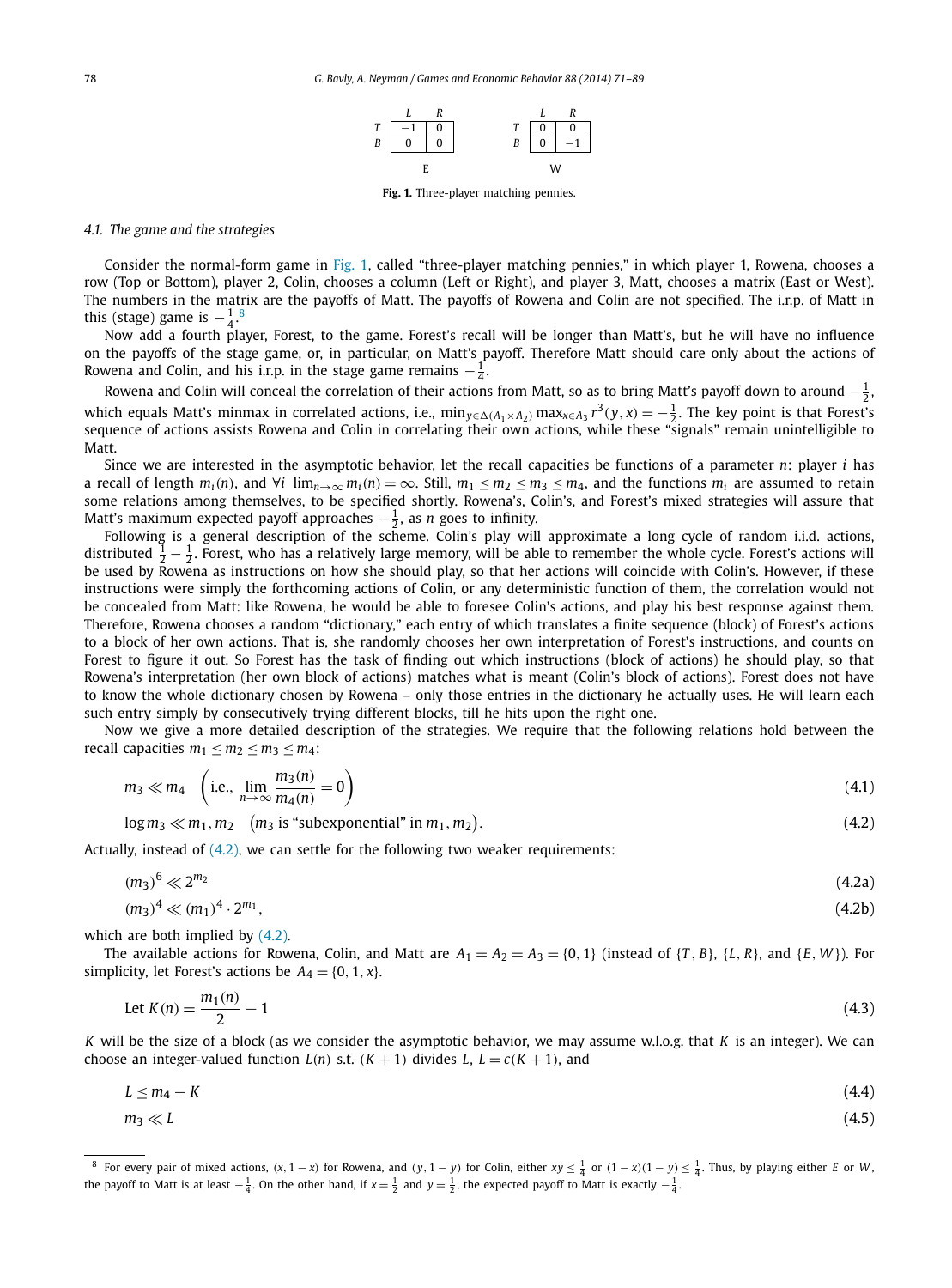<span id="page-8-0"></span>
$$
L^{6} \ll 2^{m_2}
$$
  
\n
$$
L^{4} \ll (m_1)^4 \cdot 2^{m_1},
$$
\n(4.6a)

namely, *L* obeys the same magnitude restrictions, compared to  $m_1$ ,  $m_2$ , as  $m_3$  does, but *L*'s magnitude is larger than  $m_3$ (and *L* is at least somewhat smaller than *m*4). *L* will be the length of a cycle.

Let Colin choose at random an *L*-periodic sequence  $x_1, x_2, \ldots$  ( $x_i \in \{0, 1\}$ ), where the distribution of  $x_1, \ldots, x_L$  is the conditional distribution of an i.i.d. sequence distributed  $\frac{1}{2}-\frac{1}{2}$ , given that

$$
\forall s, t \quad s.t. \quad 1 \le s < t \le L \quad \exists 0 \le i < m_2 \quad s.t. \quad x_{s+i} \neq x_{t+i}. \tag{4.7}
$$

Colin's strategy,  $\sigma^2$ , is to play the chosen sequence (an alternative description of  $\sigma^2$ : choose at random an *L*-periodic sequence  $x_1, x_2, \ldots$  that obeys (4.7), with uniform probability over all such sequences; then play this sequence).<sup>9</sup>

Condition  $(4.7)$  means that no identical  $m<sub>2</sub>$ -length memories appear twice within the period. Therefore, any  $m<sub>2</sub>$  consecutive terms within the period uniquely determine the next term. Hence, playing such a sequence does not require more than *m*2-recall.

Rowena randomly chooses a 1–1 function  $f: {0, 1}^K \to {0, 1}^K$  with uniform probability over all such functions. Her play depends solely on the past actions of Forest: she plays a block of *K* actions, as a function of the previous *K*-block of Forest's actions (Forest's block is identified by the *x* he played before the beginning of the block). Before her block, she plays an arbitrary action (say 1).

| Rowena | . |                |              | $\frac{1}{\nu}$<br>. | . |
|--------|---|----------------|--------------|----------------------|---|
|        | . | $\overline{ }$ | . <i>v</i> k |                      | . |

Thus, if Forest's block was  $(y_1, \ldots, y_K)$ , then the block Rowena plays is  $f(y_1, \ldots, y_K)$ . Equality [\(4.3\)](#page-7-0) guarantees that, for every *f*, this will be an  $m_1$ -recall strategy (Rowena's strategy,  $\sigma^1$ , is mixed, according to the random choice of *f*).

Forest chooses some order  $R$  on  $\{0,1\}^K$ . His strategy,  $\sigma^4$ , is to play his blocks for Rowena to interpret, each block preceded by an *x*.



He finds his own block that is *L* stages back [\(\(4.4\)](#page-7-0) assures that he can do so) and checks whether that block worked. Suppose he played there  $\bar{y} = (y_1, \ldots, y_K)$ . This made Rowena play  $f(\bar{y})$  in the next block, and suppose Colin played there  $\overline{z} = (z_1, \ldots, z_K)$ . If  $f(\overline{y}) = \overline{z}$ , then Forest plays the same in the current block, i.e.,  $(\alpha_1, \ldots, \alpha_K) = \overline{y}$ . Otherwise, he plays the next block, according to his pre-defined order  $\mathcal{R}$ , i.e.,  $(\alpha_1, \ldots, \alpha_K) = \tilde{y} + 1$ ".

Eventually, for every slot of *K* stages within the cycle of length *L*, Forest hits upon the right block to play, and plays it thereafter. When this process is carried out for all the blocks in the cycle, the play of Rowena, Colin, and Forest enters a cycle of this form:

|        | Rowena    1  $z_1^1 \ldots z_k^1$   1  $z_1^2 \ldots z_k^2$                                                                                                                            |  |  | $\vert  \vert 1 \vert z_1^c  z_K^c$                                         |  |  |  |  |
|--------|----------------------------------------------------------------------------------------------------------------------------------------------------------------------------------------|--|--|-----------------------------------------------------------------------------|--|--|--|--|
|        | Colin $* \begin{array}{ccc}   & 1 \\   & 2^1 \ldots z_K^1 \end{array}$ $* \begin{array}{ccc}   & 2^2 \ldots z_K^2 \end{array}$ $* \begin{array}{ccc}   & 2^c \ldots z_K^c \end{array}$ |  |  |                                                                             |  |  |  |  |
| Forest |                                                                                                                                                                                        |  |  | $x f^{-1}(z_1^2z_K^2)$   $x f^{-1}(z_1^3z_K^3)$      $x f^{-1}(z_1^1z_K^1)$ |  |  |  |  |
|        |                                                                                                                                                                                        |  |  |                                                                             |  |  |  |  |
|        |                                                                                                                                                                                        |  |  |                                                                             |  |  |  |  |

#### *4.2. The payoff*

 $\overline{\phantom{a}}$ 

Now we claim that, given the strategies described above, Matt has no  $m_3$ -recall strategy that correctly "predicts" this pair of actions (i.e., plays the opposite action) more than  $\frac{1}{2}+\varepsilon$  of the time, for *n* large enough, and therefore Matt's payoff will be  $\leq -\frac{1}{2} + \varepsilon$ . In other words, let  $\sigma^{-3} = (\sigma^1, \sigma^2, \sigma^4)$ . Then,

$$
\lim_{n \to \infty} \max_{\tau \in BR^3(m_3)} \bar{r}^3(\tau, \sigma^{-3}) = -\frac{1}{2}.
$$
\n(4.8)

We make two main points in the proof. (1) Along the *L*-cycle, Colin's actions (which coincide with Rowena's actions) approximate a random i.i.d. sequence, distributed  $\frac{1}{2}-\frac{1}{2}$ , and Forest's actions are almost independent of this sequence.

<sup>&</sup>lt;sup>9</sup> The equivalence of these two descriptions relies on the uniformity of the distribution  $\frac{1}{2} - \frac{1}{2}$ . The first description easily generalizes to nonuniform distributions.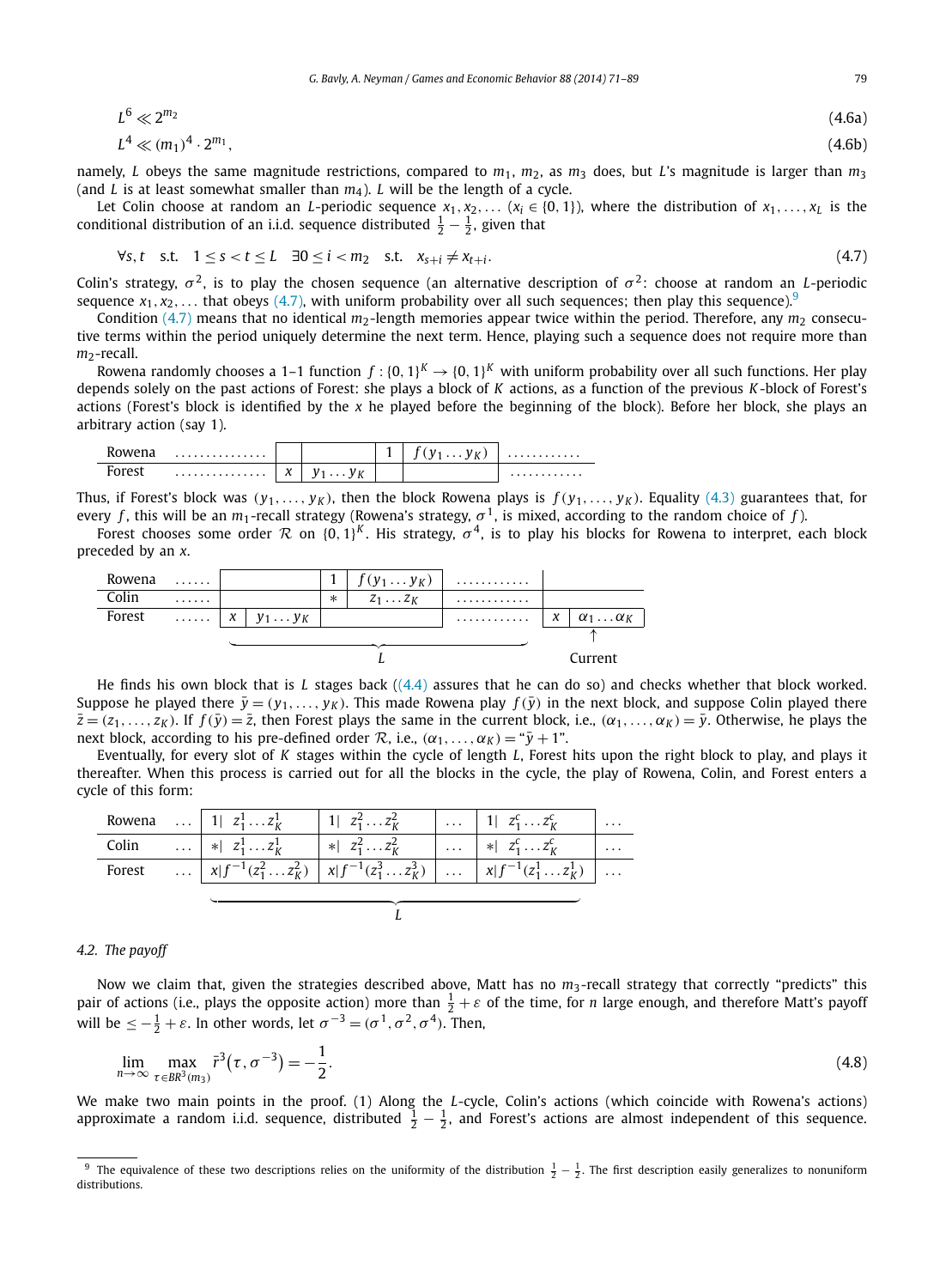<span id="page-9-0"></span>(2) Due to his bounded recall, Matt is unable, at any stage, to gather too much information about the actual realization of Rowena's and Colin's strategies. For example, he is unable to learn enough about the realization of the above random sequences from the initial phase of the game, before the play of Rowena and Forest stabilizes, i.e., before Forest has learned how Rowena wants her instructions.

Colin's strategy, as described above, is to choose, with uniform probability, any sequence  $x_1, \ldots, x_L$  that satisfies [\(4.7\),](#page-8-0) and play it periodically. To verify that the distribution of this sequence is arbitrarily close to an i.i.d.  $\frac{1}{2} - \frac{1}{2}$  sequence, for *n* large enough, it suffices to show that the probability that such a sequence obeys  $(4.7)$  is arbitrarily close to 1. For this we can use the following, more general, claim (see Neyman, 1997, pp. [247–248\)](#page-18-0):

**Lemma 4.1.** Let  $l : \mathbb{N} \to \mathbb{N}$ , and let  $x_1, x_2, \ldots$  be an  $l(n)$ -periodic i.i.d. sequence, where the support of  $x_i$  contains at least two elements. Then for  $0 < \alpha < 1$ , s.t. for  $1 \le i \ne j \le l(n)$   $Pr(x_i = x_j) \le \alpha$ , we have

$$
Pr(\exists s, t \text{ s.t. } 1 \leq s < t \leq l(n) \text{ s.t. } \forall 0 \leq i < n \; x_{s+i} = x_{t+i} \; < \; l^2(n) \alpha^{[n/3]}.
$$

In our case, we may view *L* as a function of  $m_2$ , and take  $\alpha = \frac{1}{2}$ , so that we get

$$
\Pr(\exists s, t \text{ s.t. } 1 \le s < t \le L \text{ s.t. } \forall 0 \le i < m_2 \ x_{s+i} = x_{t+i}) < \frac{L^2}{2^{\lfloor m_2/3 \rfloor}}
$$

and by [\(4.6a\),](#page-8-0) this probability converges to 0.

Now, disregarding the beginnings of blocks, examine the sequence *α*¯ played by Forest along the *L*-cycle. A realization of  $\bar{\alpha}$  may be almost any sequence; the only restriction is induced by the fact that *f*, Rowena's function, is a 1–1 function; i.e., if two distinct *K*-blocks of Forest's are identical, then so are Rowena's, and vice versa. In particular, any sequence in which all of Rowena's blocks are different, and likewise Forest's, may be realized. But most random sequences are like that: let *z*¯ be a random *L*-length (more precisely, *L* minus the beginnings of blocks)  $\frac{1}{2} - \frac{1}{2}$  i.i.d. sequence. Then, Pr(Block *i* = Block *j*) = 2<sup>-*K*</sup>; hence Pr( $\bar{z}$  contains two identical blocks)  $\leq \binom{c}{2} 2^{-K}$ , where  $c = \frac{L}{K+1}$  is the number of blocks, and this probability converges to 0, by [\(4.3\)](#page-7-0) and [\(4.6b\).](#page-8-0) Now, the sequence  $x_1, \ldots, x_L$  played by both Rowena and Colin approximates an i.i.d.  $\frac{1}{2} - \frac{1}{2}$ sequence. Combining this with the fact that *f* is chosen with uniform probability, we get that the distribution of  $\bar{\alpha}$  is arbitrarily close to that of a random  $\frac{1}{2} - \frac{1}{2}$  i.i.d. sequence, which is independent of the sequence  $x_1, \ldots, x_L$ .

Thus, if we view the sequences played by Rowena, Colin, and Forest along the cycle as one random variable, then the distribution of this random variable is arbitrarily close to the distribution of a random variable of the ideal form (i.e., where the actions of Rowena and Colin coincide, they are i.i.d.  $\frac{1}{2}-\frac{1}{2}$ , and Forest's sequence is independent of theirs). Therefore, for any strategy *σ* <sup>3</sup> of Matt, his expected payoff when playing *σ* <sup>3</sup> against this ideal sequence is close to his expected payoff when playing  $\sigma^3$  here.

We have disregarded the beginnings of blocks, but as their frequency converges to 0 (since  $K \to \infty$ ), the following claim then suffices to prove [\(4.8\):](#page-8-0)

**Claim 4.2.** Let  $\sigma^{-3} = (\sigma^1, \sigma^2, \sigma^4)$  be a tuple of mixed strategies that eventually end up playing a cycle of length L, during which the actions  $\bar{x}$  of Rowena and Colin coincide, the actions of Forest  $\bar{\alpha}$  are independent of  $\bar{x}$ , and  $\bar{x}$  is a random i.i.d.  $\frac{1}{2}-\frac{1}{2}$  sequence. Then  $\lim_{n\to\infty} \max_{\sigma^3 \in BR^3(m_3)} \bar{r}^3(\sigma^3, \sigma^{-3}) = -\frac{1}{2}.$ 

**Proof.** Let<sup>10</sup>  $B = (t_1, \ldots, t_L)$  be any sequence of *L* consecutive stages that occur after the play of Rowena, Colin, and Forest stabilizes into playing the cycle. Let *τ* be any pure strategy (not necessarily SBR) for Matt that *begins at the beginning of the cycle B*; i.e.,  $\tau$  is not contingent on the history prior to *B*. The random variables  $a_t(\tau, \sigma^{-3})$  denote the play at stage *t*, induced by *τ* and  $\sigma^{-3}$ . Since the actions  $\bar{x}$  are independent throughout *B* (and independent of  $\bar{\alpha}$ ),  $\forall t \in B$   $E_{\sigma^{-3}}(r^3(a_t))$  $a_{t_1},\ldots,a_{t-1})=-\frac{1}{2}$  ( $\bar{x}$  and  $\bar{\alpha}$  may very well depend on the history prior to *B*, but here we are concerned only with their a priori distribution). Hence,  $(r^3(a_t) + \frac{1}{2})_{t \in B}$  is a sequence of bounded martingale differences; therefore Azuma's inequality (see, e.g., Alon and [Spencer,](#page-18-0) 1992, p. 79) implies that for every  $\varepsilon > 0$ , there exists  $C(\varepsilon) > 0$ , s.t.

$$
\mathrm{Pr}_{\sigma^{-3}}\bigg(\frac{\sum_{t\in B} r^3 (a_t(\tau,\sigma^{-3}))}{L}\geq -\frac{1}{2}+\varepsilon\bigg)\leq e^{-C(\varepsilon)\cdot L}.
$$

Hence, for any finite set *Θ* of strategies *τ* as above,

$$
\mathrm{Pr}_{\sigma^{-3}}\bigg(\max_{\tau \in \Theta} \frac{\sum_{t \in B} r^3 (a_t(\tau, \sigma^{-3}))}{L} \geq -\frac{1}{2} + \varepsilon\bigg) \leq |\Theta| \cdot e^{-C(\varepsilon) \cdot L}.
$$

At the beginning of the game, Matt chooses a pure  $m_3$ -recall strategy  $\sigma^3$ . The subgame strategy following a history *h*,  $\sigma^3$  | *h*, depends on *h* only via Matt's memory  $α(= α(h))$ , i.e., the last  $m_3$  stages within *h*. Hence, we denote  $σ^3 | h$  by  $τ(σ^3, α)$ .

<sup>10</sup> The proof is an adaptation of the proof in [Neyman](#page-18-0) (1997, p. 238) of Ben-Porath's results for finite automata Ben-Porath [\(1986, 1993\).](#page-18-0)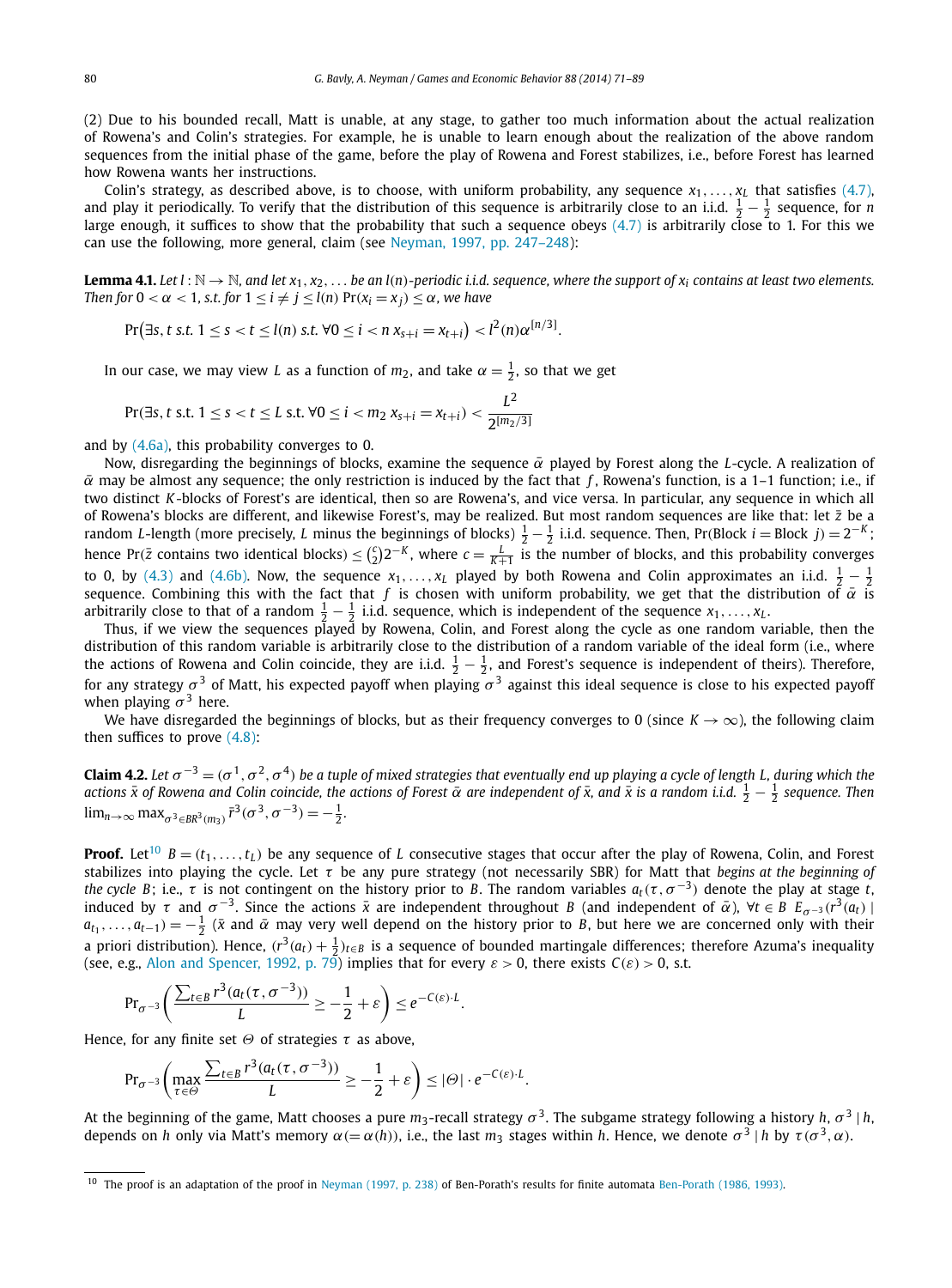<span id="page-10-0"></span>In particular, when reaching the beginning of the cycle *B*, Matt's subgame strategy,  $\tau(\sigma^3, \alpha)$ , is completely determined by the memory *α* he may have at this point. Let  $Θ = Θ(σ^3)$  be the set of all possible strategies thus determined before *B*. Then,

$$
\Pr_{\sigma^{-3}}\bigg(\frac{\sum_{t\in B} r^3(a_t(\sigma^3, \sigma^{-3}))}{L} \geq -\frac{1}{2} + \varepsilon\bigg) \leq |\Theta| \cdot e^{-C(\varepsilon) \cdot L}.
$$

There are no more than  $|A|^{m_3}$  possible memories; hence  $|\Theta| \leq |A|^{m_3}$ . Therefore, by  $(4.5)$ ,  $|\Theta| \cdot e^{-C(\varepsilon) \cdot L} \to 0$ , and the result follows.  $\Box$ 

An alternative way of looking at the proof is as follows. Matt may choose  $\sigma^3$  so that along the play it "encodes." through his own actions, information about the realization of *σ* <sup>−</sup>3. His information also includes the past *<sup>m</sup>*<sup>3</sup> actions of his adversaries. However, all this information is limited, due to his bounded recall. Thus, even in the best imaginable case for him, in which  $\sigma^3$  arrives at *B* with optimal memory, and  $\sigma^3$  also makes optimal use of that memory along *B*, it will still do "well" only against a minor fraction of the realizations of  $\sigma^{-3}$ .

#### **5. Proof of [Theorem](#page-3-0) 2.1**

In Section [4](#page-6-0) we have proved one specific example, based on the three-player matching pennies stage game. Now we show how the result, that the payoff of the third player in the infinitely repeated game is not more than his minmax in correlated actions, extends to a general class of four-player games (when the appropriate relations between strength levels obtain) in which  $|A_4| \geq |A_1|$  or  $|A_4| \geq |A_2|$ .

First, let us point out that in Section [4,](#page-6-0) the set of actions available to Forest was taken to be  $A_4 = \{0, 1, x\}$  just for convenience. The extra action, *x*, was used to designate the beginnings of blocks. The use of this extra action can be dispensed with. Suppose Forest has only two actions, w.l.o.g.  $A_4 = \{0, 1\}$ . Let  $p : \mathbb{N} \to \mathbb{N}$  be some integer-valued function, s.t.  $2^p \gg K$ , but still  $p \ll K$  (recall that K is the size of a block). Let  $\bar{\xi} = \xi_1, \ldots, \xi_p$  ( $\xi_i \in \{0, 1\}$ ) be some fixed sequence. To designate beginnings of blocks, Forest plays this sequence *ξ*¯ before the beginning of every block, and Rowena plays some arbitrary actions in the corresponding stages. Thus, instead of just one stage being sacrificed before every *K*-block, *p* stages are sacrificed. Since  $p \ll K$ , the effect on the average payoff is negligible; i.e., it approaches 0 as  $n \to \infty$ .

There is, however, a further sacrifice: if *ξ*¯ is to designate the beginnings of blocks correctly, Forest must avoid playing this sequence at any other time. Recall that Forest's original strategy consisted of trying at every *K*-slot all possible {0*,* 1}*<sup>K</sup>* blocks consecutively, until hitting upon the right one. In Forest's modified strategy, he will not try any block that contains *ξ*¯. If, in addition, no prefix of *ξ*¯ equals a suffix of *ξ*¯ (for example, choose *ξ*¯, so that the first half of it is 1*,...,* 1, and the second half, 0, ..., 0), then Forest will play  $\bar{\xi}$  only between the blocks.

What is the second sacrifice's effect on the payoff? As we saw in Section [4.2,](#page-8-0) the sequence played by Forest is distributed almost like a random (i.i.d., uniformly distributed) sequence. Since the probability that a random *K*-block contains *ξ*¯ is less than  $K \cdot 2^{-p}$ , we again get, by the choice of p, that the effect on the payoff is negligible.

To prove the result, we begin by assuming that the payoff of Matt (player 3) is independent of Forest's actions, and prove the "moreover" part of the theorem; more precisely, we show that if  $\log m_4 \ll m_3$ , then

$$
\liminf_{n\to\infty}\underline{v}^3(\vec{m})\geq \min_{y\in\Delta(A_1\times A_2)}\max_{x\in A_3}r^3(y,x).
$$

Let us grant, in advance, perfect correlation of the actions of Rowena and Colin. Furthermore, let Rowena, Colin, and Forest be united into one player with a set of actions  $A_1 \times A_2 \times A_4$ , whose recall capacity is  $m_4$ . As  $m_4$  is subexponential in  $m_3$ , then, by Theorem 1 in [Lehrer \(1988\),](#page-18-0) in the resulting repeated two-player game Matt can guarantee an expected payoff approaching his i.r.p. in the two-player stage game. This equals  $\min_{y \in \Delta(A_1 \times A_2)} \max_{x \in A_3} r^3(y, x)$ ; hence the result.

We proceed to prove the first part of the theorem. First, as noted, Forest's set of actions, *A*4, need only be as large as Rowena's, *A*1, in order for him to instruct her correctly. If, however, it is as large as Colin's, then Rowena and Colin can switch roles: Rowena will play a long random cycle, and Colin will choose his "instruction dictionary," and be instructed by Forest on how to match Rowena's actions.

The strategies follow an outline similar to the scheme in Section [4.1,](#page-7-0) but for this general stage game we need to make some adjustments. Let  $\bar{y} \in \Delta(A_1 \times A_2)$  be a correlated distribution that achieves the minmax in correlated actions (when Forest plays according to z), i.e.,  $\bar{y} \in \arg\min_{y \in \Delta(A_1 \times A_2)} [\max_{x \in A_3} r^3(y, x, z)]$ . Let  $\bar{y}^2$  denote the marginal distribution on  $A_2$ , induced by  $\bar{y}$ . For  $x \in A_2$ , let  $(\bar{y}^1|x)$  denote the conditional probability distribution on  $A_1$ , induced by  $\bar{y}$ , given that the outcome in  $A_2$  is  $x$ .

Rowena chooses a random 1–1 function  $f:(A_4)^K \to (A_1)^K$  to use as her instruction dictionary, and plays according to Forest's play and *f*, as in Section [4.1.](#page-7-0) Again, Colin chooses a random *L*-periodic sequence  $x_1, x_2, \ldots$  ( $x_i \in A_2$ ) that satisfies [\(4.7\),](#page-8-0) but here each  $x_i$  is (almost independently) distributed according to  $\bar{v}^2$ .

Forest randomly chooses a function  $g:(A_2)^K \to (A_1)^K$ ,  $g(\bar{x} = x_1,...,x_K) = (g_1(\bar{x}),...,g_K(\bar{x}))$ , where  $g_i(\bar{x})$  is distributed according to  $(\bar{y}^1|x_i)$ , independently for every  $\bar{x} \in (A_2)^K$  and for every *i*. His goal is to instruct Rowena to play the block  $g(\bar{x})$  whenever Colin plays a block  $\bar{x}$ . As in Section [4.1,](#page-7-0) Forest tries the blocks consecutively, until he hits upon the right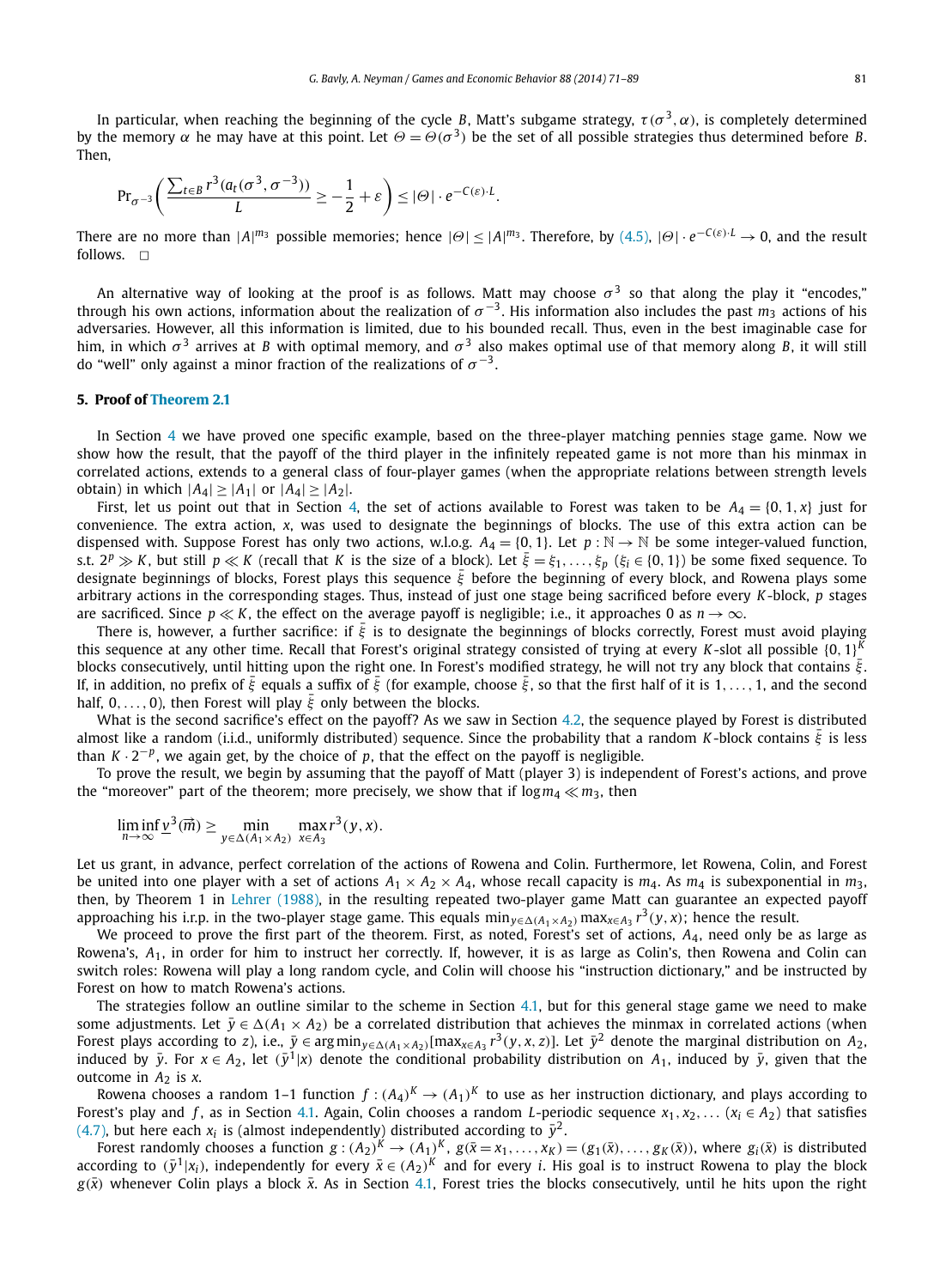<span id="page-11-0"></span>one. Here, the "right block" means the one that made Rowena play  $g_1(\bar{x}),..., g_K(\bar{x})$ , when Colin played  $\bar{x} = x_1,...,x_K$  (here Forest's strategy is not pure but mixed according to his random choice of *g*). Therefore, the play of Rowena and Forest will eventually enter an *L*-cycle, in which Rowena plays blocks that are the function *g* of Colin's blocks, and Forest plays blocks that are  $f^{-1}$  of Rowena's next blocks.

Again, by [Lemma 4.1,](#page-9-0) the sequence  $x_1, \ldots, x_L$  played by Colin along a cycle is almost i.i.d. And again, since the probability of a *K*-block being repeated twice along an *L*-cycle is negligible, we conclude that Rowena's actions along the cycle are almost mutually independent, by the construction of *g*, and that Forest's sequence is almost independent of Rowena's (and of Colin's), by the random choice of f (and note that  $z$  is indeed the distribution of an action of Forest<sup>11</sup>). Therefore, Matt is practically faced with an *L*-cycle where, independently at every stage, the action pair of Rowena and Colin is distributed according to  $\bar{y}$ , and Forest's actions convey no information. The appropriate rephrasing of [Claim 4.2](#page-9-0) completes the proof.

### **6. Proof of [Theorem](#page-4-0) 2.2**

Let  $D^{-k}$  be a distribution on  $A_{-k}$  with marginals  $D^j$  on  $A_j$  and assume that  $H(D^{-k}) \geq \sum_{j < k} H(D^j)$ . W.l.o.g. we assume that  $H(D^j) > 0$  for every player j. Otherwise, if  $H(D^j) = 0$  then there is an action  $a^j \in A_j$  such that  $D^j(a^j) = 1$ , and by player *j* playing repeatedly the action  $a^j$  we reduce the problem to one of a game with a set of players  $N \setminus \{j\}$ .

Let  $J = \{1, ..., k-1\}$  and  $J_+ = \{k+1, ..., |N|\}$ . If  $J_+ = \emptyset$ , then  $\sum_{j \in J} H(D^j) \ge H(D^J) = H(D^{-k}) \ge \sum_{j \in J} H(D^j)$ , and therefore  $H(D^J) = \sum_{j \in J} H(D^j)$ ; hence, the distribution  $D^J$  is a product distribution.

The result in this special case appears implicitly in the proof of Lehrer (1994, [Theorem 2\);](#page-18-0) see also [Neyman](#page-18-0) (1997, [Proposition 6\).](#page-18-0)

Assume that  $J_+$  is nonempty. The strategies of players  $N\setminus\{k\}$  (or simply  $-k$ ) will be designed so that their play  $(a_t^{-k})_{t\geq 1}$ will eventually enter a periodic play. The length of the period will be a product of two integers *dL* with  $L = m_1/2$ ,  $m_k \ll$  $dL \ll m_{k+1}$ , and  $\log d \ll m_1$ . For example, as (by assumption)  $m_k$  is subexponential in  $m_1$  and  $m_k \ll m_{k+1}$ , we can select  $m_k \ll \bar{m}_{k+1} \le m_{k+1}$  that is subexponential in  $m_1$ , and let  $d$  be the largest integer that is  $\le \sqrt{\bar{m}_{k+1} m_k}/m_1.$ 

The play will be partitioned into superblocks of length *dL*. The  $\ell$ -th superblock consists of the play in stages  $(\ell - 1)dL$  + 1,...,  $\ell dL$ , and each superblock is partitioned into *d* blocks; the *i*-th block (where  $1 \le i \le d$ ) of the  $\ell$ -th superblock consists of the play in stages  $(\ell - 1)dL + (i - 1)L + 1, ..., (\ell - 1)dL + iL$ .

The condition  $dL \ll m_{k+1}$  guarantees that (for sufficiently large *n*) player  $j > k$  recalls many of the recent completed superblocks. The condition  $L = m_1/2$  guarantees that each player  $j < k$  can recall the play of the last completed block.

The action choices of the strategy of a player  $j \neq k$  will not rely on the past actions of player *k*, and those of a strategy of a player  $j < k$  will depend only on the past actions of the players in  $J_{+}$ .

We choose a sequence  $\varepsilon = (\varepsilon(n))_{n=1}^{\infty}$  such that  $\frac{\log dL}{L} \ll \varepsilon^2$  (where  $\varepsilon^2 = (\varepsilon^2(n))_{n=1}^{\infty}$ ) and  $0 < \varepsilon(n) \to_{n \to \infty} 0$ , and let m be the largest integer that is  $\leq L/(1+2\varepsilon)$ . For a sequence  $x = (x_1, \ldots, x_L)$  we denote by  $x^*$  the (ordered) vector of the first *m* elements *xs* of the sequence where *s* is not an integer multiple of [*εm/*2].

The condition that  $\varepsilon(n) \to_{n \to \infty} 0$  guarantees that the play in the last  $L - m$  stages of a block has a negligible (as  $n \to \infty$ ) impact on the empirical distribution of the block play.

The relation  $\frac{\log dL}{L} \ll \varepsilon$  (which follows from the condition  $\frac{\log dL}{L} \ll \varepsilon^2$  and  $\varepsilon(n) \to_{n \to \infty} 0$ ) together with the choice of *m*,  $\log d$ ; that  $\epsilon m \gg \log d$ ; thus  $\epsilon m - \log d \rightarrow_{n \to \infty} \infty$ , and therefore  $d2^{-m\epsilon} \rightarrow_{n \to \infty} 0$ .

The relation  $\varepsilon(n)m(n) \to_{n \to \infty} \infty$  (which follows from  $\varepsilon m - \log d \to_{n \to \infty} \infty$ ) guarantees that the play in the stages that are integer multiples of  $\lceil \varepsilon m/2 \rceil$  has a negligible (as  $n \to \infty$ ) impact on the empirical distribution of the block play.

The role of stages  $m + [em] + 1, \ldots, m + [em] + [\log d]$  of a block is to enable player  $k + 1$  to signal the index  $1 \le i \le d$ of a block within the superblock. The relation  $\frac{\log dL}{L}\ll\varepsilon$  guarantees that  $L-m-[\varepsilon m]\gg$  than the number  $\lceil\log d\rceil$  of stages that are needed for this.

The role of stages  $m + \lfloor \varepsilon m \rfloor + \lceil \log d \rceil + 1, \ldots, L$  is to (enable player  $k + 1$  to) signal the end of the block by a sequence of *L* − *m* − [ $\varepsilon$ *m*] − [log*d*] − 1 repetitions of a fixed action *a* followed by an action *b* ≠ *a*. The relation  $\frac{\log dL}{L} \ll \varepsilon$  guarantees that for sufficiently large *n* this number of repetitions of the action *a* is larger than  $[\varepsilon m/2] + \lceil \log d \rceil$ ; hence, if the play (of player  $k+1$ ) in stages  $t \le m + \lceil \varepsilon m \rceil$  (of a block) that are integer multiples of  $\lceil \varepsilon m/2 \rceil$  is the action *b*, then the specified sequence  $(a, \ldots, a, b)$  will appear only at an end of a block.

Let *m*<sup>∗</sup> be the smallest integer such that there are *m* positive integers that are ≤ *m*<sup>∗</sup> and are not integer multiples of  $[\varepsilon m/2]$ . The relation  $\frac{\log dL}{L}\ll\varepsilon^2$  guarantees that  $m^*-m\ll\varepsilon m$ . Therefore, the set  $S_+$  of all integers  $m^*+1\leq s\leq m+[\varepsilon m]$ that are not integer multiples of [*εm/*2] has, for sufficiently large *n*, more than *εm/*2 elements. Stages *s* ∈ *S*<sup>+</sup> of a block will be used by player  $k+1$  for additional signaling. As  $|A_{k+1}| \geq 2$ , we deduce that for sufficiently large  $n$ ,  $|A_{k+1}^{S_+}| \geq 2^{m\epsilon/2}$ .

Let Q be a distribution on  $A_{-k}$  such that for every  $a\in A_{-k}$ ,  $m\mathbb{Q}(a)$  is an integer and  $|\mathbb{Q}(a)-D^{-k}(a)|< 1/m$ . For every subset *C* ⊂ *N*  $\setminus$  {*k*} we denote by *Q*<sup> *C*</sup> the marginal of *Q* on *A<sub>C</sub>* =  $\times$  *j*<sub>∈</sub>*C A<sub>j</sub>*. It follows that

$$
H(D^{C}) - O\left(\frac{\log m}{m}\right) \le H(Q^{C}) \le H(D^{C}) + O\left(\frac{\log m}{m}\right). \tag{6.1}
$$

<sup>&</sup>lt;sup>11</sup> Actually, we could have replaced *z* in the theorem by any distribution *ζ*, provided that  $H(\zeta) \geq \log_2 |A_1|$ , where *H* signifies the entropy.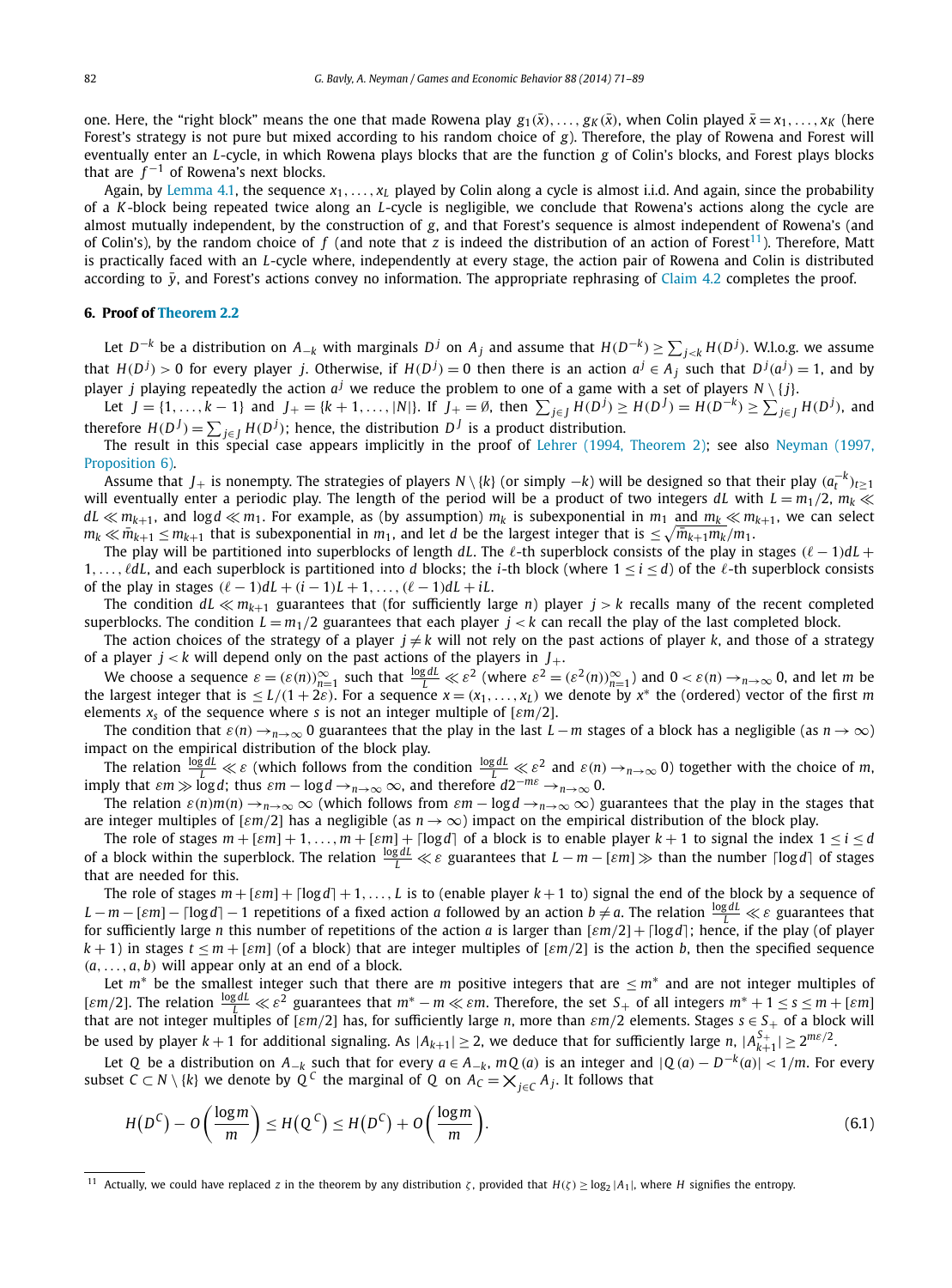

**Fig. 2.** Block play of player  $k + 1$ .

<span id="page-12-0"></span>For a positive integer *m* and a probability distribution *q* on a finite set *B*,  $\mathbb{T}^m(q)$  denotes all the *m*-length sequences  $b \in B^m$  with empirical distribution *q*. In the sequel we use the following estimate (see, for instance, Cover and [Thomas,](#page-18-0) 1991, [Theorem](#page-18-0) 12.1.13, p. 282) of the number of elements in  $\mathbb{T}^m(q)$ .

$$
\frac{2^{mH(q)}}{(m+1)^{|B|}} \le |\mathbb{T}^m(q)| \le 2^{mH(q)} \quad \text{if } \mathbb{T}^m(q) \neq \emptyset. \tag{6.2}
$$

Let  $Y_j$  be the set of all elements  $x\in A_j^L$  such that  $x^*\in\mathbb{T}^m(Q^j)$  and let  $Y_j$  be the set of all elements  $x\in A_j^L$  such that *x*<sup>∗</sup> ∈ T*<sup>m</sup>(Q <sup>J</sup> )*.

**The size of**  $Y_j$ . As  $\mathbb{T}^m(Q^j)$  is nonempty, (6.2) implies that

$$
|A_j|^{L-m} \frac{2^{mH(Q^j)}}{(m+1)^{|A_j|}} \le |Y_j| \le |A_j|^{L-m} 2^{mH(Q^j)}.
$$
\n(6.3)

**The size of** *Y <sup>J</sup>* . Similarly,

$$
|A_J|^{L-m} \frac{2^{mH(Q^J)}}{(m+1)^{|A_J|}} \le |Y_J| \le |A_J|^{L-m} 2^{mH(Q^J)}.
$$
\n(6.4)

We impose additional properties on the play of player  $k + 1$ . These additional properties allow player  $k + 1$  to signal the end of a block and its index.

Recall that  $H(D^{k+1}) > 0$  and therefore  $|A_{k+1}| \geq 2$ . Let *a* and *b* be two distinct actions in  $A_{k+1}$ . Let  $\{\vec{i} : 1 \leq i \leq d\}$  be a set of *d* distinct elements of  $\{a, b\}^{\lceil \log_2 d \rceil}$ . Let  $\vec{a}$  be a sequence of  $L - m - \lfloor \varepsilon m \rfloor - \lceil \log_2 d \rceil - 1$  repeated actions *a*. Let  $X_i(k+1)$ ,  $1 \le i \le d$ , be all elements x in  $A_{k+1}^L$  of the form  $x = (\ldots, \overline{i}, \overline{d}, b)$  such that  $x^* \in \mathbb{T}^m(Q^{k+1})$  and  $x_s = b$  for every stage  $1 \le s \le m + [\varepsilon m]$  that is an integer multiple of  $[\varepsilon m/2]$  (see Fig. 2). Note that for sufficiently large *m*, the string  $(\vec{a}, \vec{b})$ appears in a sequence  $x \in X_i(k + 1)$  only once (at the end).

**The size of**  $X_i(k + 1)$ . Recall that  $|A_{k+1}| \ge 2$  and that for *m* sufficiently large,  $|S_+| \ge \varepsilon m/2$ . Therefore, for *m* sufficiently large, <sup>2</sup>*m(H(<sup>Q</sup> <sup>k</sup>*+1*)*+*ε/*2*)*

$$
\left|X_i(k+1)\right| \ge \frac{2^{m(H(\mathbf{Q}^{n+1}) + \varepsilon/2)}}{(m+1)^{|A_{k+1}|}}.\tag{6.5}
$$

The sets  $X_i(k + 1)$ ,  $1 \le i \le d$ , are disjoint and we set  $X(k + 1) = \bigcup_i X_i(k + 1)$ . For every  $k + 1 \in C \subset N$  let  $\gamma : A_C^L \to$ {0, 1, ..., *d*} be the surjective map defined by  $\gamma(x) = i \ge 1$  if  $x^{k+1} \in X_i(k+1)$ , and  $\gamma(x) = 0$  otherwise.

Let  $C \subset N \setminus \{k\}$  be a set of players with  $k+1 \in C$ . A play  $(z_1,\ldots,z_d)$  of the set C of players, where  $z_i \in A_C^L$ , is said to be *C*-correct, if, for every  $1 < i \leq d$ , the empirical distribution of  $z_i^*$  equals  $Q^C$ , and for every  $1 \leq i \leq d$ ,  $z_i^{k+1} \in X_i(k+1)$ . A *correct* play is an  $N \setminus \{k\}$ -correct play.

The strategy profile  $\sigma^{-k}=(\sigma^j)_{j\neq k}$  aims at generating a distribution over plays, such that with probability close to 1, it eventually repeats a correct play, and such that all correct plays are equally likely in the eventually repeated superblock play.

This aim is achieved by the description below of the strategy profile  $\sigma^{J+}=(\sigma^{j})_{j\in J_+}$  of the set of players  $J_+$  and of the strategy  $\sigma^{j}$  of each player  $j < k$ .

The strategy profile  $\sigma^{J+}=(\sigma^{j})_{j\in J_+}$  tries, in a random order, all the  $J_+$ -correct plays in a superblock, until it observes that the play in a superblock is correct. Thereafter, it repeats its play in the correct superblock at each of the following superblocks.

A  $(k + 1)$ -correct play marks the end of each block so that the recall of each player  $j < k$  enables him to recall the play *x* of the last completed block play. The strategy of player  $j < k$  selects for each  $0 \leq i \leq d$  a dictionary  $f_i^j : A_{J_+}^L \to Y_j$ , where each list  $f^j=(f^j_i)_{1\leq i\leq d}$  is equally likely, and following a play x of players  $-k$  in a block, it plays  $f^j_{\gamma(x)}(x)$  in the following block (see [Fig. 3\)](#page-13-0). Let  $f_i = (f_i^j)_{j < k}$  denote the function  $f_i : A^L_{J_+} \to Z := \prod_{j < k} Y_j$  where  $f_i(x) = (f_i^j(x))_{j < k}$ . For completeness of the definition of the strategy, we also have to define its play in the first block, as well as its play when it does not recognize the last completed block. The strategy of player  $j < k$  plays in the first block a random play in  $A^L_j$ , all equally likely. In all other cases it plays a fixed action.

The random order of "trials" of  $\sigma^{J_+}$  and the uniform randomness of the dictionaries  $f^i_j$  imply that the distribution defined by the strategy profile  $\sigma^{-k}$  on plays of the repeated game is such that (conditional to the infinite play entering a cycle of a correct play) all correct plays are equally likely.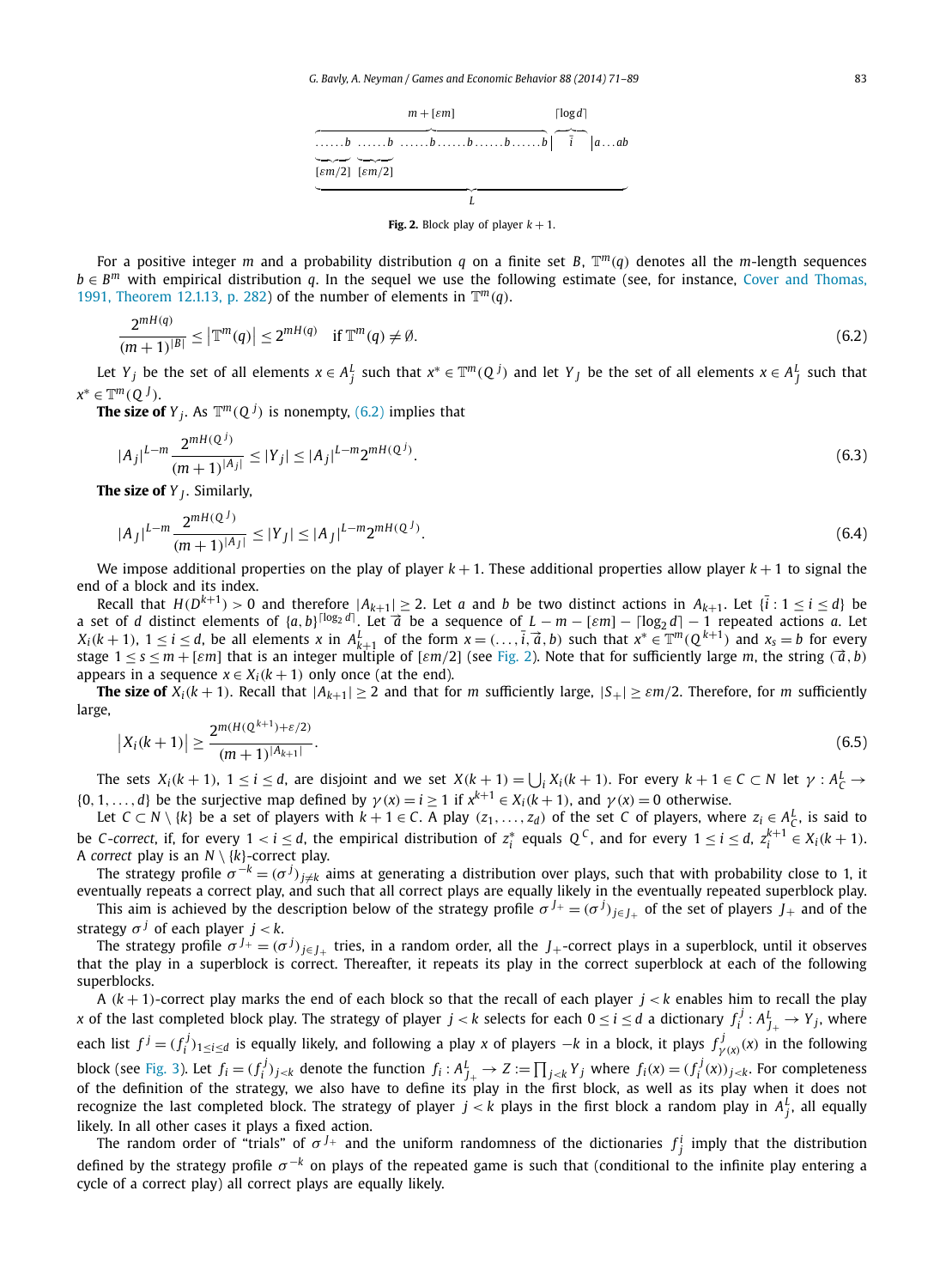

**Fig. 3.** Correct superblock play.

<span id="page-13-0"></span>The trials of all the  $J_{+}$ -correct plays in a superblock is straightforward in the case where  $J_{+}$  contains a single element, namely,  $J_{+} = \{k+1\}$ . In this case, player  $k+1$  selects a random order  $O$  of all  $(k+1)$ -correct plays. As the recall  $m_{k+1}$ of player  $k + 1$  is greater than 2*dL*, player  $k + 1$  has the capacity to recall at every stage the entire last completed play of a superblock. If the last completed superblock is correct, he repeats his  $(k + 1)$ -correct play of the previous superblock. Otherwise, he tries in the following superblock to play the next (according to the order  $\mathcal{O}$ )  $(k + 1)$ -correct play.

We now describe the random trials in the case that  $J_+ \supsetneq \{k+1\}$ . Set  $X_0(k+1) = A_{k+1}^L \setminus \bigcup_{i=1}^d X_i(k+1)$ . Let w be the smallest integer  $w$  that is an integer multiple of  $d$  and such that  $|X_0(k+1)|^w$  is larger than the number of  $J_+$ -correct plays. Note that  $w = O(d)$  as  $n \to \infty$ , and therefore each one of the players  $j > k$  recalls the play of the last  $wL + dL$  stages. Let the set  $J_+$  of players agree on a dictionary that maps  $X_0(k+1)^w$  onto the set of  $J_+$ -correct plays. Player  $k+1$  selects a random order of all *J*+-correct plays, and in *w L* consecutive stages (namely, *w* blocks) player *k* + 1 plays an element of  $X_0(k+1)^w$  to signal via the agreed-upon dictionary the *J*<sub>+</sub>-correct play of the next trial.

We turn now to the proof that with probability close to 1 there is a play  $(x_1,\ldots,x_d)\in A^{dL}_{J_+}$  (where  $x_i\in A^{L}_{J_+}$ ) such that  $(x_1, y_1, \ldots, x_d, y_d)$ , where  $y_{i+1} = f_i(x_i)$  for  $i < d$ , is correct. Let  $Y = Y_j$ ,  $X_1$  is the set of all  $x \in A_{J_+}^L$  such that  $\gamma(x^{k+1}) = 1$ , and for  $1 < i \le d$  and  $y \in Y$ ,  $X_i$  is the set of all  $x \in A_{J_+}^L$  such that  $x^{k+1} \in X_i(k+1)$ , and  $X_i(y)$  is the set of all  $x \in X_i$  such that  $(x^*, y^*) \in \mathbb{T}^m(Q)$ .

**Size of** *Xi(y)*.

$$
\left|X_i(y)\right| \ge 2^{m(H(Q)-H(Q^J)+\varepsilon/2 - O(\frac{\log m}{m}))}.
$$
\n(6.6)

As  $\frac{\log m}{m} \ll \varepsilon$ ,  $\varepsilon/2 - O(\frac{\log m}{m}) \ge \varepsilon/3$  for sufficiently large *m*.

We use the following auxiliary concept. An element  $x_1 \in X_1$  is *f*-correct if  $f_1(x_1) \in Y$ . By induction on  $1 < i < d$ , we say that an element  $(x_1,...,x_i) \in \prod_{1 \le i' \le i} X_{i'}$  is f-correct if  $(x_1,...,x_{i-1})$  is f-correct,  $x_i \in X_i(f_{i-1}(x_{i-1}))$  and  $f_i(x_i) \in Y$ .

By inequalities [\(6.3\)](#page-12-0) and [\(6.4\),](#page-12-0)  $|Y|/|Z| = 2^{m(H(Q^J) - \sum_{j \le k} H(Q^j) + O(\frac{\log m}{m}))}$  as  $m \to \infty$ . Therefore, for sufficiently large m. using inequality (6.6), the conditional probability, given that  $(x_1, \ldots, x_{i-1})$  is *f*-correct, that there is no  $x_i \in X_i(y_i)$ , where  $y_i = f_i(x_{i-1})$ , such that  $(x_1, \ldots, x_i)$  is *f*-correct, is

$$
\leq (1-|Y|/|Z|)^{|X_i(y_i)|} \leq e^{-2^{m(H(Q)+\varepsilon/2-H(Q^J)+H(Q^J)-\sum_{j  

$$
\leq e^{-2^{\varepsilon m/3}} \leq 2^{-\varepsilon m} \text{ for } m \text{ sufficiently large.}
$$
$$

Therefore, the probability that there is no  $(x_1,...,x_d) \in A_{J_+}^{dL}$  such that  $(x_1, y_1,...,x_d, y_d)$ , where  $y_{i+1} = f_i(x_i)$  for  $i < d$ , is correct, is  $\leq d2^{-\varepsilon m} \to_{n \to \infty} 0$ .

Recall that *d*, *m*, and  $\varepsilon$  are functions of *n*, with  $\frac{\log m}{m} \ll \varepsilon \ll 1 \ll d$ . Let  $\varepsilon_1 = 2d2^{-\varepsilon m}$ . Fix a sufficiently large  $T_n$  such that for all sufficiently large *n* and any  $T \geq T_n$  that is an integer multiple of dL,

$$
P_{\sigma^{-k}}\big((a_{T+1}^{-k},\ldots,a_{T+dL}^{-k})\text{ is a correct play}\big)>1-\varepsilon_1.
$$

Note that if the play  $(a_{T+1}^{-k},...,a_{T+dL}^{-k})$  is correct, its empirical distribution  $e(a_{T+1}^{-k},...,a_{T+dL}^{-k})$  is close to Q; explicitly,  $\|e(a_{T+1}^{-k},...,a_{T+dL}^{-k}) - Q\| \le \frac{1}{d} \sum_{i=1}^d \|e(a_{T+(i-1)L+1}^{-k},...,a_{T+iL}^{-k}) - Q\| \le \frac{2}{d} + 2\frac{L-m}{m} \le \frac{2}{d} + 5\varepsilon \ll 1.$  As  $\|Q - D^{-k}\| \le O(\frac{\log m}{m}) \ll \varepsilon$ , we conclude that if the play  $(a_{T+1}^{-k},...,a_{T+dL}^{-k})$  is correct, then  $\|e(a_{T+1}^{-k},...,a_{T+dL}^{-k})-D^{-k}\| \leq \frac{2}{d} + 6\varepsilon \ll 1$  for *n* sufficiently large. Therefore, for *n* sufficiently large,  $P_{\sigma^{-k}}(\|\mathcal{e}(a_{T+1}^{-k},\ldots,a_{T+dL}^{-k})-D^{-k}\|>\frac{2}{d}+6\varepsilon)<\varepsilon_1$  and therefore

$$
E_{\sigma^{-k}}(e(a_{T+1}^{-k},\ldots,a_{T+dL}^{-k})) \to_{n \to \infty} D^{-k}.
$$
\n(6.7)

By the concavity and continuity of the entropy (as a function of the distribution), (6.7) implies that

$$
\limsup_{n\to\infty}\frac{1}{dL}H\big(a_{T+1}^{-k},\ldots,a_{T+dL}^{-k}\big)\leq H\big(D^{-k}\big).
$$

The number of correct plays is  $\geq$  2<sup>dmH(Q)</sup>/(m+1)<sup>d|A\_<sub>k</sub>|</sup>, and all correct plays are equally likely. Therefore  $H(a_{T+1}^{-k},\ldots,a_{T+dL}^{-k})$   $\geq$  $(1 - \varepsilon_1) m dH(Q) - d|A_{-k}| \log(m+1)$ . Using the continuity of the entropy function,  $H(Q) \rightarrow_{n \rightarrow \infty} H(D^{-k})$ , and therefore, as  $\frac{(1-\varepsilon_1) m dH(Q) - d|A_{-k}| \log(m+1)}{dL} \rightarrow_{n \rightarrow \infty} H(D^{-k})$ , we deduce that  $\liminf_{n \rightarrow \infty} \frac{1}{dL} H(a_{T+1}^{-k}, \ldots,$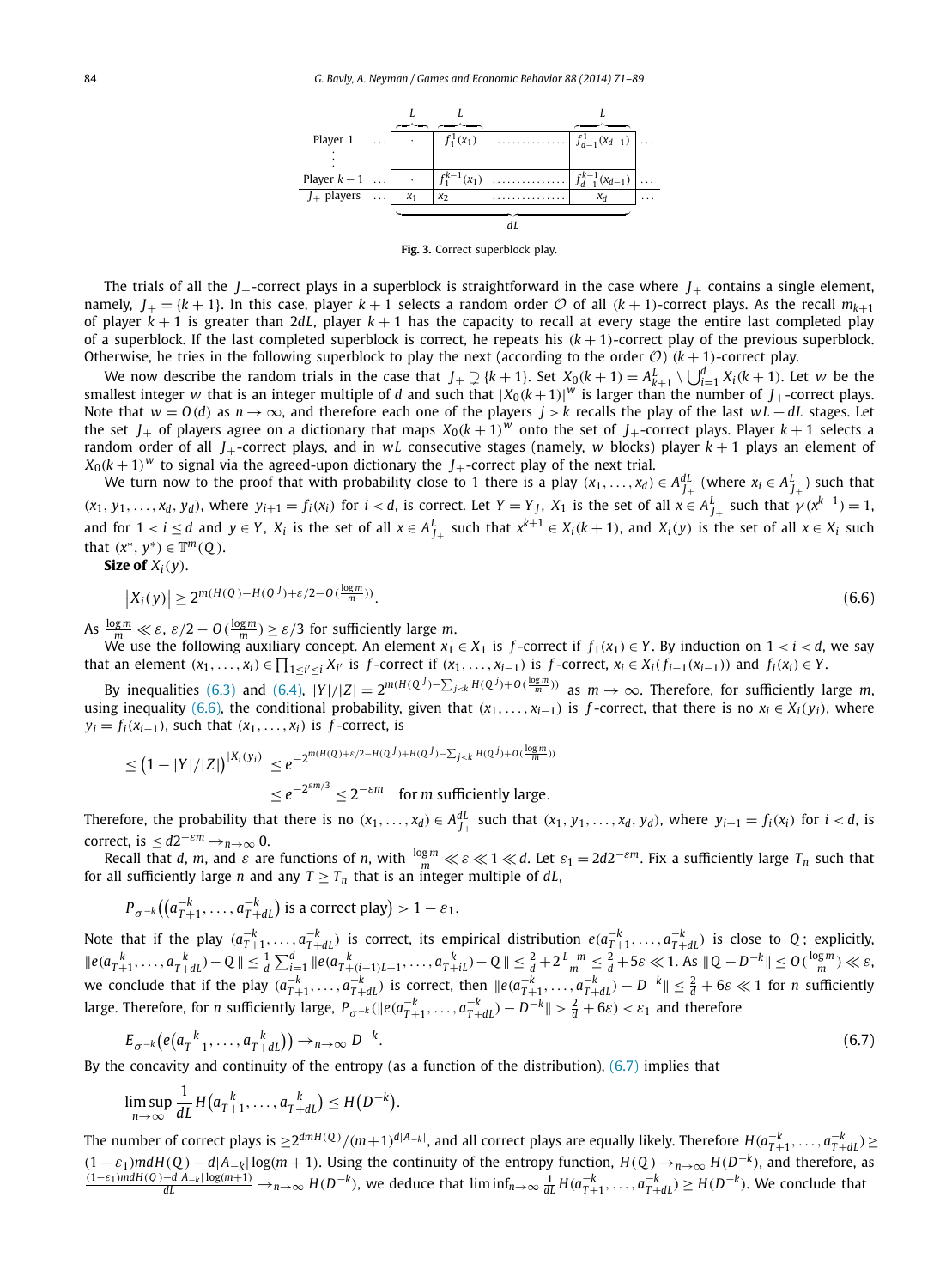<span id="page-14-0"></span>
$$
\frac{1}{dL}H\left(a_{T+1}^{-k},\ldots,a_{T+dL}^{-k}\right)\to_{n\to\infty}H\left(D^{-k}\right).
$$
\n(6.8)

Let *σ<sup>k</sup>* be a pure strategy of the opponent. The number of strategies *(σ<sup>k</sup>* | *h)*, where *h* ranges over all plays *(z*1*,...,*  $(z_T) \in A^T$ , is bounded by  $|A|^{m_k}$ .

Following [Neyman \(2008\),](#page-18-0) for every  $q \in \Delta(A_{-k})$  and  $\alpha > 0$  we define  $v(q, \alpha)$  as the maximum of  $E_0 r^k(a)$ , where the maximum ranges over all distributions *Q* on *A* such that its marginal  $Q^{-k}$  on  $A_{-k}$  equals *q* and  $H(Q^{-k})$  +  $H(Q^k) - H(Q) \leq \alpha$ . It follows that  $v(q,\alpha) \to \max_{a^k \in A_k} r^k(D^{-k},a^k)$  as  $(q,\alpha) \to (D^{-k},0)$ . Therefore, as  $(1)$   $\frac{m_k \log|A|}{dL} \to_{n \to \infty} 0$ , (2)  $E_{\sigma^{-k}}(e(a_{T+1}^{-k},...,a_{T+dt}^{-k})) \rightarrow_{n \rightarrow \infty} D^{-k}$ , and (3)  $\frac{1}{dL}H(a_{T+1}^{-k},...,a_{T+dt}^{-k}) \rightarrow_{n \rightarrow \infty} H(D^{-k})$ , we deduce from [Neyman](#page-18-0) (2008, [Proposition](#page-18-0) 2) that inequality [\(2.4\)](#page-4-0) holds.

#### **7. Equilibrium payoffs**

A classical "folk theorem" characterizes the set of equilibrium payoffs in the infinitely repeated game by means of the data of the stage game. Other "folk theorems" characterize the asymptotic behavior of the equilibrium payoffs of game models that "approximate" the undiscounted infinitely repeated game model. Such approximations may involve variations on the duration (e.g., a long finitely repeated game), or discounted games with patient players, or repeated games with bounded rationality (e.g., repeated games with finite automata or with bounded recall), or any combination of such approximations. The present section focuses on the folk theorems for repeated games with bounded recall.

Recall that for  $\vec{m}=(\vec{m}(n))_{n\in\mathbb{N}}$ , where  $\vec{m}(n)=(m_i(n))_{i\in N}$ ,  $G_\infty(\vec{m})$  denotes the infinitely repeated game, where player i uses an  $m_i(n)$ -recall strategy. A bounded-recall folk theorem here is a characterization of the asymptotic behavior of  $NE(G_{\infty}(\vec{m}))$ , the set of Nash equilibrium payoffs of the game  $G_{\infty}(\vec{m})$ .

The existence of the limit, as  $n\to\infty$ , of  $NE(G_{\infty}(\vec{m}))$  depends obviously on the asymptotic properties of the sequence  $\vec{m}$ of the players' recall. In some cases, where the existence of a limit is not known, information about the asymptotic behavior of  $NE(G_{\infty}(\vec{m}))$  is provided by exhibiting upper and lower bounds for  $NE(G_{\infty}(\vec{m}))$ . Obviously, the smaller the upper bound and the larger the lower bound, the more informative such results are.

The asymptotic behavior of  $NE(G_{\infty}(\vec{m}))$  in the case of two-player games  $(N=\{1,2\})$ , where each player's length of recall is subexponential in the other player's length of recall (i.e.,  $m_i \gg \log m_i$ ) and the length of recall  $m_i(n)$  goes to infinity as *n* goes to infinity, is characterized in [Lehrer \(1988\).](#page-18-0) <sup>12</sup> For more than two players, the issue is wide open; existing theorems (e.g., [Lehrer,](#page-18-0) 1994, [Neyman,](#page-18-0) 1997) give upper and lower bounds for *NE*( $G_{\infty}(\vec{m})$ ). The asymptotic analysis of this set essentially boils down to the asymptotic analysis of the i.r.p.s of the players,  $(\bar{v}^i(\vec{m}))_{i\in N}$ . To find these i.r.p.s, we need to account for the possibilities of concealed correlation. Therefore, our main results contribute to the asymptotic analysis of  $NE(G_{\infty}(\vec{m}))$ .

Given a stage game  $G = (N, A, r)$ , we denote by  $F = F(G)$  the convex hull of all points  $r(a)$ ,  $a \in A$  (then F is the set of feasible payoffs in the infinitely repeated (undiscounted) game), and  $u^i=u^i(G)$  denote player *i*'s minmax in correlated actions in G, i.e.,  $u^i(G) = \min_{y \in \Delta(A_{-i})} \max_{a^i \in A_i} r^i(y, a^i)$   $(= \max_{x^i \in \Delta(A_i)} \min_{b^{-i} \in A_{-i}} r^i(x, b^{-i}))$ .

**Theorem 7.1.** Let G be a  $(k + 1)$ -player game, where (1) player  $k + 1$  has sufficiently many stage actions, e.g.,  $|A_{k+1}| > |A_{\cal S}|$  for every  $S \subset \{1,\ldots,k\}$  with  $|S| \le k-2$ , (2)  $r^{k+1}$  is constant, and (3)  $r^i$  is independent of the actions of player  $k+1$ , and there exists a vector payoff  $v\in F(G)$  such that for every player  $1\leq i\leq k$ ,  $v^i>u^i(G)$ . Let  $\vec{\overline{m}}$  be a sequence of recall lengths  $m_i(n)$  that satisfy assumptions *(A1), (A2), and (A3). Then,*

$$
\liminf_{n \to \infty} NE(G_{\infty}(\vec{m})) \supset \{v \in F(G) : v^i \ge u^i(G)\}.
$$
\n(7.1)

*If, in addition,*  $\log m_{k+1} \ll m_1$ *, then* 

$$
\lim_{n \to \infty} NE(G_{\infty}(\vec{m})) = \{ v \in F(G) : v^{i} \ge u^{i}(G) \}. \tag{7.2}
$$

The theorem follows from the following observations. First, for any player  $1 \le i \le k$  and  $D^S \in \Delta(A_S)$ , where  $S =$  $\{1,\ldots,k\}\$  if z is the uniform distribution on  $A_{k+1}$  and  $p \in S$ , then  $H(D^S \otimes z) = H(D^S) + H(z) \geq H(D^p) + \log |A_{k+1}| \geq$  $H(D^p)+\log|A_{S\setminus\{p\}}|\geq\sum_{j\in S}H(D^j).$  Therefore, by [Theorem 2.2,](#page-4-0) players  $S\cup\{k+1\}$  can conceal the distribution  $D^S\otimes\mathcal{Z}$  from player *i*. Therefore, lim sup<sub>n→∞</sub>  $\bar{v}^i(\vec{m}) \le u^i(G)$ , and the classical pattern of proving a folk theorem – a plan with punishments – yields (7.1). Second, the condition  $\log m_{k+1} \ll m_1$  implies that each player *i* can conceal from the other players any distribution *D*<sup>*i*</sup> on *A<sub>i</sub>*. Therefore,  $\liminf_{n\to\infty} \frac{v^i}{(n)} \ge u^i(G)$  which, together with (7.1), implies (7.2).

Interpreting player *k* + 1 in Theorem 7.1 as a mechanism designer, rather than a participant, yields a folk theorem for repeated games with bounded recall and a mechanism designer. In Eq. (7.2), the set of equilibrium payoffs of players 1*,...,k* converges to the set of correlated equilibrium payoffs in a classical *k*-player repeated game, without any rationality bounds (this is the "Correlated Folk Theorem").

<sup>12</sup> The analogous (and related) result in the model of repeated games with finite automata appears in Ben-Porath [\(1986, 1993\).](#page-18-0)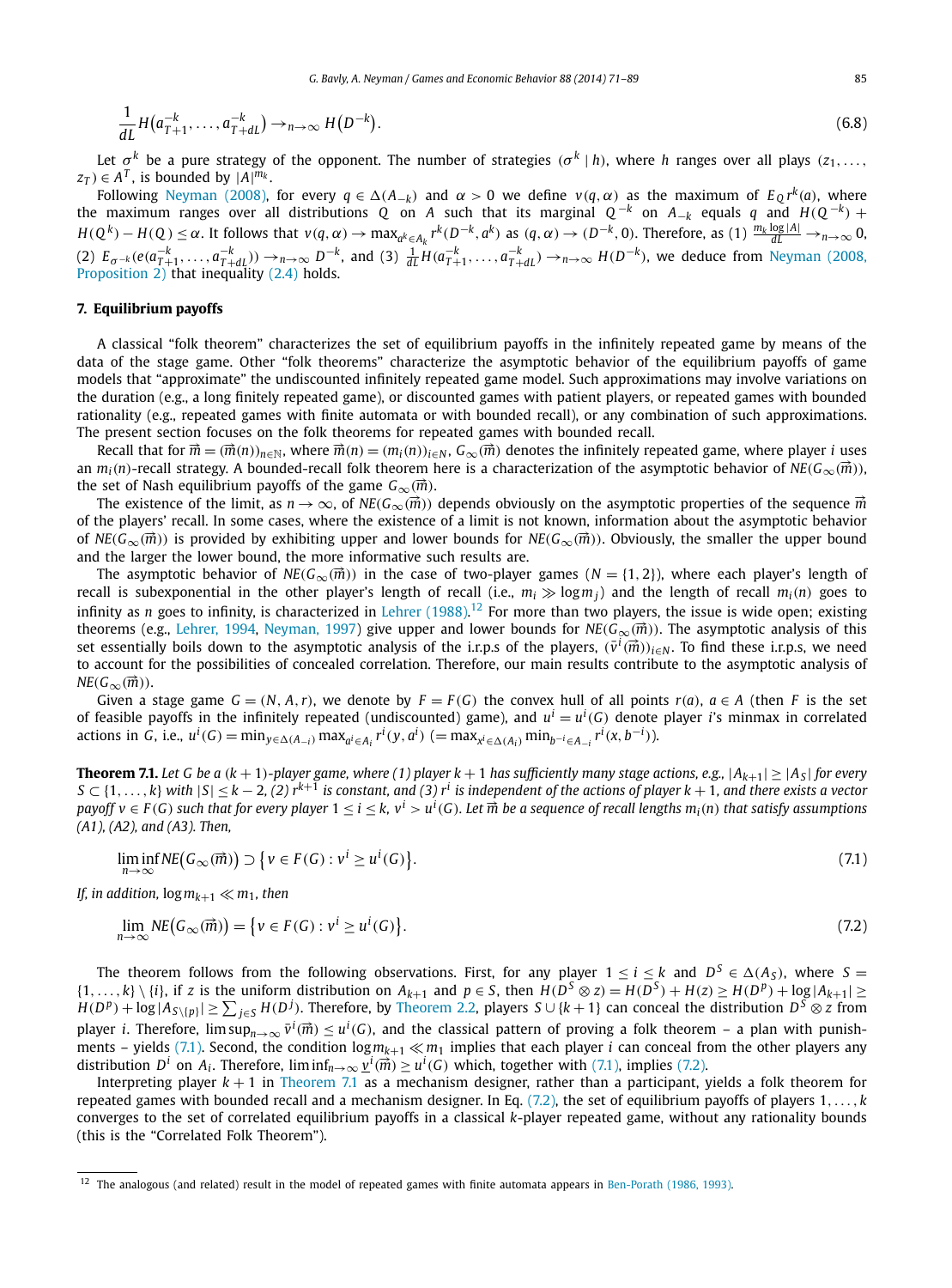<span id="page-15-0"></span>When player  $k + 1$  is a participant in the game, rather than a mechanism designer, [Theorem 2.2](#page-4-0) specifies a set of distributions that can be concealed from a player in the repeated game with bounded recall. As a corollary, this narrows the gap between the known upper and lower bounds for the equilibrium payoffs in these games.

When the lengths of the players' recalls satisfy assumption (A1), namely,  $m_{i+1}(n) \ge m_i(n) \to_{n \to \infty} \infty$ , and  $m_k \gg |A|^{m_{k-1}}$ , then [Theorem 2.3](#page-5-0) yields a lower bound on liminf  $v^k(\vec{m})$ :

$$
\liminf \underline{v}^k(\vec{m}) \ge \min_{a \in A_{< k}} \max_{b \in A_k} \min_{c \in A_{> k}} r^k(a, b, c),
$$

where  $\langle k, k \rangle$  respectively  $\langle k, k \rangle$  is the set of all players *i* with  $i \langle k, k \rangle$  respectively with  $i \rangle k$ .

#### **8. Remarks**

#### *8.1. Concealed distributions*

A profile of mixed SBR (or finite automata) strategies  $\sigma = (\sigma^1, \ldots, \sigma^n)$  induces a probability distribution over periodic plays of the repeated game, thereby inducing the average limiting frequency of any action profile  $a = (a^1, \ldots, a^n) \in A$  (the average "empirical" probability of *a*). Thus,  $\sigma$  induces the average empirical distribution  $D_{\sigma} \in \Delta(A)$ . For  $K \subset N$  let  $A_K =$  $X_{k \in K}$  *A<sub>k</sub>* and let  $D_{\sigma}$  | *A<sub>K</sub>* denote the marginal distribution of  $D_{\sigma}$  on  $A_K$  (the average empirical distribution over  $A_K$ ).

We now define a notion of strategic concealment that is independent of payoff. Let *J* ⊂ *N* be a group of players, let  $D^f \in \Delta(A_I)$  be a given distribution over their actions, let player  $i \notin J$  be the opponent, and let  $C^i$  be a class of strategies of *i*. We would say that the strategy tuple  $\sigma^{-i}$  of players *N* \ *i* conceals the distribution (over the actions of the members of *J*)  $D^J$  against  $C^i$ , if the following holds: for every  $\sigma^i \in C^i$  and every action  $a^i \in A_i$  whose average empirical distribution is nonnegligible, the average empirical conditional distribution over  $A_j$ , given that *i* plays  $a^i$ , is close to  $D^J$ .

This notion may be formally and succinctly defined using information-theoretic terminology as follows. We use the notion of the Relative Entropy of a distribution *p* with respect to a distribution *q*,  $\mathfrak{D}(p \parallel q)$  (see, e.g., Cover and [Thomas,](#page-18-0) [1991\)](#page-18-0), to measure how much *p* differs from *q*. (This choice is quite immaterial for our purposes; other notions, e.g., the bounded variation norm, would serve just as well.)

First we define the notion of implementation. Fix a player  $i \in N$  and let  $J \subset N \setminus \{i\}$ .

**Definition 8.1.**  $\sigma^{-i} \varepsilon$ -implements  $D^J$  against  $C^i$  iff  $\forall \sigma^i \in C^i \mathfrak{D}((D_{\sigma^{-i}, \sigma^i} \mid A_J) \parallel D^J) \leq \varepsilon$ .

Let  $x^j$  be the projection from A onto  $A_j$ ,  $x=(x^j)_{j\in N}$ , and for a subset  $J\subset N$ ,  $x^J=(x^j)_{j\in J}$ . Let  $H_\sigma$  denote the entropy operator according to the distribution  $D_{\sigma}$ . Thus, for example,  $H_{\sigma}(x^J)$  is the entropy of the  $A_J$ -valued random variable  $x^J$ that is distributed according to  $D_\sigma|A_J$ , and  $H_\sigma(x^J\,|\,x^i)$  is the conditional entropy of  $x^J$  given the  $A_i$ -valued random variable  $x^{i}$  where *x* is distributed according to  $D_{\sigma}$ .

**Definition 8.2.**  $\sigma^{-i}$   $\varepsilon$ -conceals  $D^J$  against  $C^i$  iff  $\sigma^{-i}$   $\varepsilon$ -implements  $D^J$  against  $C^i$  and  $\forall \sigma^i \in C^i$   $H_{\sigma^{-i},\sigma^i}(x^J) - H_{\sigma^{-i},\sigma^i}(x^J \mid x^i) \leq \varepsilon$ .

The conclusion of [Theorem 2.2](#page-4-0) can be stated using this (payoff independent) concept of concealment. Explicitly, under the assumptions of [Theorem 2.2,](#page-4-0) there is a profile  $\sigma^{-k}=(\sigma^j)_{j\neq k}$  of  $m_j(n)$ -recall strategies such that for every  $\varepsilon>0$ , for n sufficiently large the strategy profile  $\sigma^{-k}$  *ε*-conceals  $D^{-k}$  against  $BR^{k}(m_{k})$ .

#### *8.2. Alternative bounded recall models*

The general class *BR<sup>j</sup> (m)* of bounded *m*-recall strategies does not impose any constraints on its action choices in the first *m* stages. A classical subclass of BR<sup>j</sup>(m) is that of the initialized bounded *m*-recall strategies BR $^{j}_{*}$ (m), which does impose restrictions on the action choices in stages  $t=1,\ldots,m$ . A strategy  $\sigma^j\in BR^j_*(m)$  is defined by a pair  $(e^j, f^j)$ , where  $f^j: A^m\to A_j$  and  $e^j\in A^m$ . The first item,  $f^j$ , determines j's action at any stage  $t>m$ , as a function of  $(a_{t-m},\ldots,a_{t-1})\in A^m$ . (The string  $(a_{t-m},...,a_{t-1})$  can be viewed as player *j*'s memory before stage *t*.) The role of *e*<sup>*j*</sup> is simply to pad *j*'s memory up to length *m* at the early stages of the game, before there is an actual history of length *m*.

Therefore, the action prescribed by the strategy  $\sigma^j \in BR^j_*(m)$ , after any history of length  $t-1$ , is

$$
\sigma^{j}(a_1,\ldots,a_{t-1}) = \begin{cases} f^{j}(a_{t-m},\ldots,a_{t-1}) & \text{if } t > m \\ f^{j}(e_t^{j},\ldots,e_m^{j},a_1,\ldots,a_{t-1}) & \text{if } t \leq m. \end{cases}
$$

The main results remain intact if we restrict the minimization to initialized bounded-recall strategies.

Note that a strategy in BR $^j(m)$  (or BR $^j_*(m)$ ) may allow a player to rely on the past actions of all players, including himself. A bounded recall strategy whose action choice is independent of its own past actions is called an *exact bounded recall* strategy, and the corresponding classes are denoted  $\textit{EBR}^{j}(m)$  and  $\textit{EBR}^{j}_{*}(m)$ .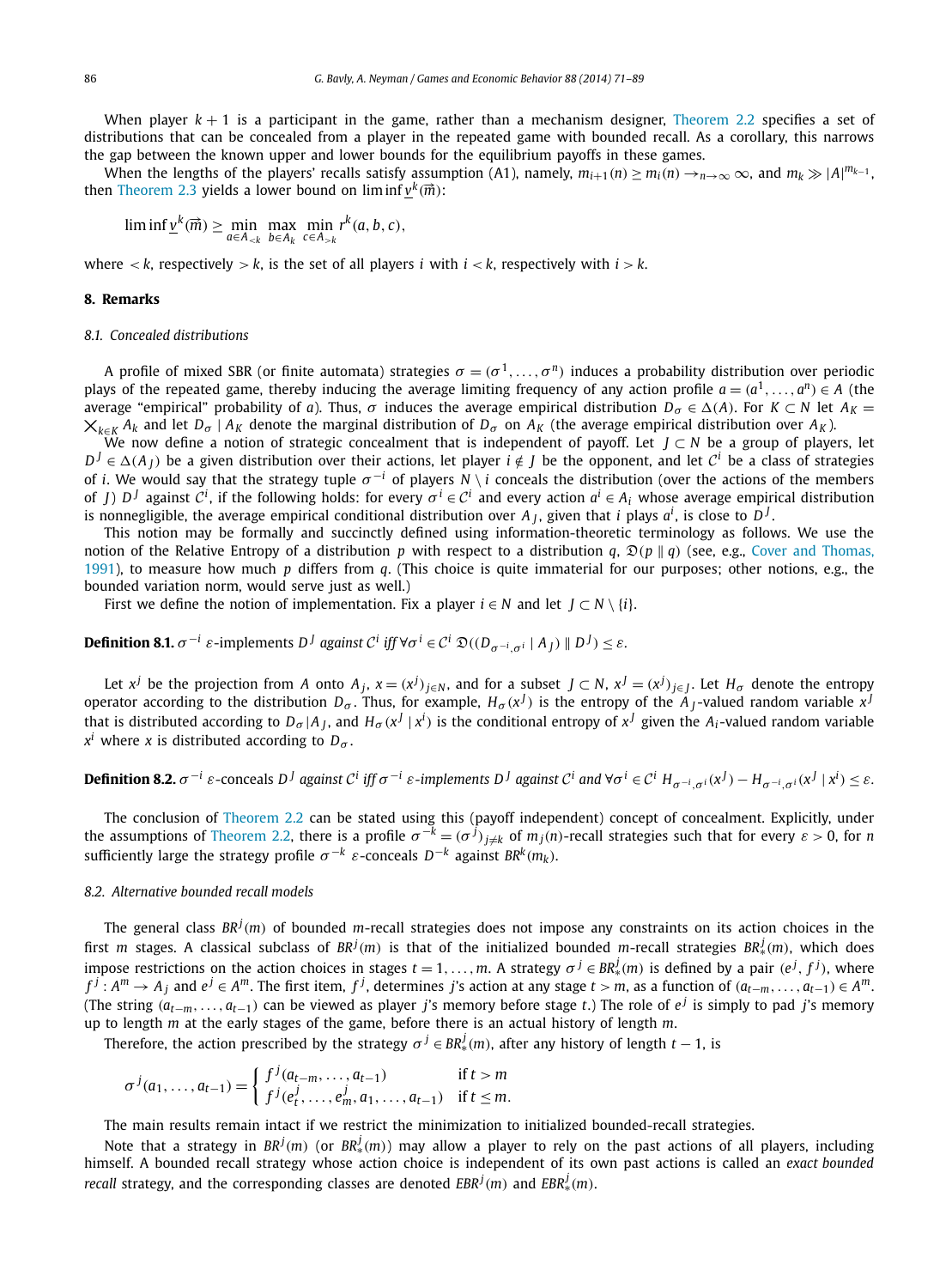

**Fig. 4.** The game *Gε*.

<span id="page-16-0"></span>For a finite set  $N = \{1, \ldots, k, k+1, \ldots\}$  of players with  $J_+ \neq \emptyset$ , the main results remain intact if in the minimization at least one of the players  $j > k$  is allowed to use a strategy  $\sigma^j \in \Delta(BR_*^j(m_j))$  and all the other minimizers are restricted to  $\text{strategies } \sigma^j \in \Delta(\textit{EBR}^j_*(m_j)).$ 

A pure time-dependent *m*-recall strategy of player *k* is a strategy  $\sigma^k$  of player *k* such that  $\sigma^k(a_1, \ldots, a_{t-1})$  is a function of the stage *t* and the last *m* action profiles *(at*−*m,...,at*−1*)*. The main result remains intact if we allow player *k* to maximize over all his time-dependent *m*-recall strategies.

#### *8.3. Concealing correlation without a strong player*

Here we give, in the exact bounded recall model, a simple example of a successful online concealed correlation by two players whose opponent is as strong as they are, with no other players in the game.

The stage game *Gε*, depicted in Fig. 4, is a slight modification of the three-player matching pennies game. For sufficiently small  $\varepsilon > 0$ , Matt's i.r.p. in the stage game is  $> -\frac{1}{4}$ . We will see that Matt's i.r.p. in the repeated game where all three players use 1-EBR strategies is smaller than his i.r.p. in the stage game.

The mixed strategies of Rowena and Colin,  $\sigma^1$  and  $\sigma^2$ , are both the same: a mixture of two pure strategies,  $s_I$  and  $s_O$ , each with probability  $\frac{1}{2}$ . The pure strategy  $s_I$  always imitates the last action of the other, and at the first stage it plays 0. The pure strategy  $s_0$  always plays the action opposite to what the other has played, and at the first stage it plays 1.  $(\sigma^1, \sigma^2)$ induce four possible plays of Rowena and Colin, each with probability  $=\frac{1}{4}$  (periodic plays are indicated in bold):

| Play | Pure profile $ t=1 t=2 t=3 t=4 t=5 $ |        |        |                            |        |        |   |
|------|--------------------------------------|--------|--------|----------------------------|--------|--------|---|
| А    | $(s_I, s_I)$                         | (0, 0) | (0, 0) | (0, 0)                     | (0,0)  | (0, 0) | . |
| B    | $(s_I, s_O)$                         | (0, 1) | (1, 1) | $(1, 0)$ $(0, 0)$ $(0, 1)$ |        |        | . |
|      | $(s_0, s_1)$                         | (1, 0) | (1, 1) | $(0,1)$ $(0,0)$            |        | (1, 0) | . |
| D    | $(s_0, s_0)$                         | (1, 1) | (0, 0) | (1, 1)                     | (0, 0) | (1, 1) |   |

We compute Matt's best 1-EBR strategy response against  $\sigma = (\sigma^1, \sigma^2)$ , by computing his best action for every contingency  $(= a \text{ pair of actions of Rowena and Colin played at some (unknown) point in time).$ 

Suppose Matt saw (0, 0). Let  $x_A$  denote the pure strategy profile corresponding to the play *A*. The frequency of  $α = (0, 0)$ in this play,  $D_{x_A}(\alpha)$ , is 1. Similarly,  $D_{x_B}(\alpha) = \frac{1}{4}$ ,  $D_{x_C}(\alpha) = \frac{1}{4}$ , and  $D_{x_D}(\alpha) = \frac{1}{2}$ . Hence the average frequency is

$$
D_{\sigma}(\alpha) = \sum_{y=x_A}^{x_D} \sigma[y] \cdot D_y(\alpha) = \frac{1}{4} \sum_{y=x_A}^{x_D} D_y(\alpha) = \frac{1}{4} \left( 1 + \frac{1}{4} + \frac{1}{4} + \frac{1}{2} \right) = \frac{1}{2}.
$$

Therefore, after seeing *α*, the probability of the play being *A* is

$$
(\sigma \mid \alpha)[x_A] = \frac{\sigma[x_A] \cdot D_{x_A}(\alpha)}{D_{\sigma}(\alpha)} = \frac{\frac{1}{4} \cdot 1}{\frac{1}{2}} = \frac{1}{2}.
$$

Similarly,

$$
(\sigma \mid \alpha)[x_B] = \frac{\frac{1}{4} \cdot \frac{1}{4}}{\frac{1}{2}} = \frac{1}{8}; \qquad (\sigma \mid \alpha)[x_C] = \frac{\frac{1}{4} \cdot \frac{1}{4}}{\frac{1}{2}} = \frac{1}{8}; \qquad (\sigma \mid \alpha)[x_D] = \frac{\frac{1}{4} \cdot \frac{1}{2}}{\frac{1}{2}} = \frac{1}{4}.
$$

This induces the following probability over the forthcoming pair of actions (because if the play is *A* then after *(*0*,* 0*)* it will follow *(*0*,* 0*)*, etc.).

$$
\begin{array}{c|cc}\n & 0 & 1 \\
0 & \overline{1/2} & \overline{1/8} \\
1 & \overline{1/8} & \overline{1/4}\n\end{array}
$$

Therefore,<sup>13</sup> for  $\varepsilon$  small enough, Matt's best action in this case is 1.

 $13$  *σ*<sup>1</sup> and *σ*<sup>2</sup> are not contingent on Matt's play; and since Matt's EBR strategy cannot rely on his own actions either, the action he will take at this given stage has no effect on future play.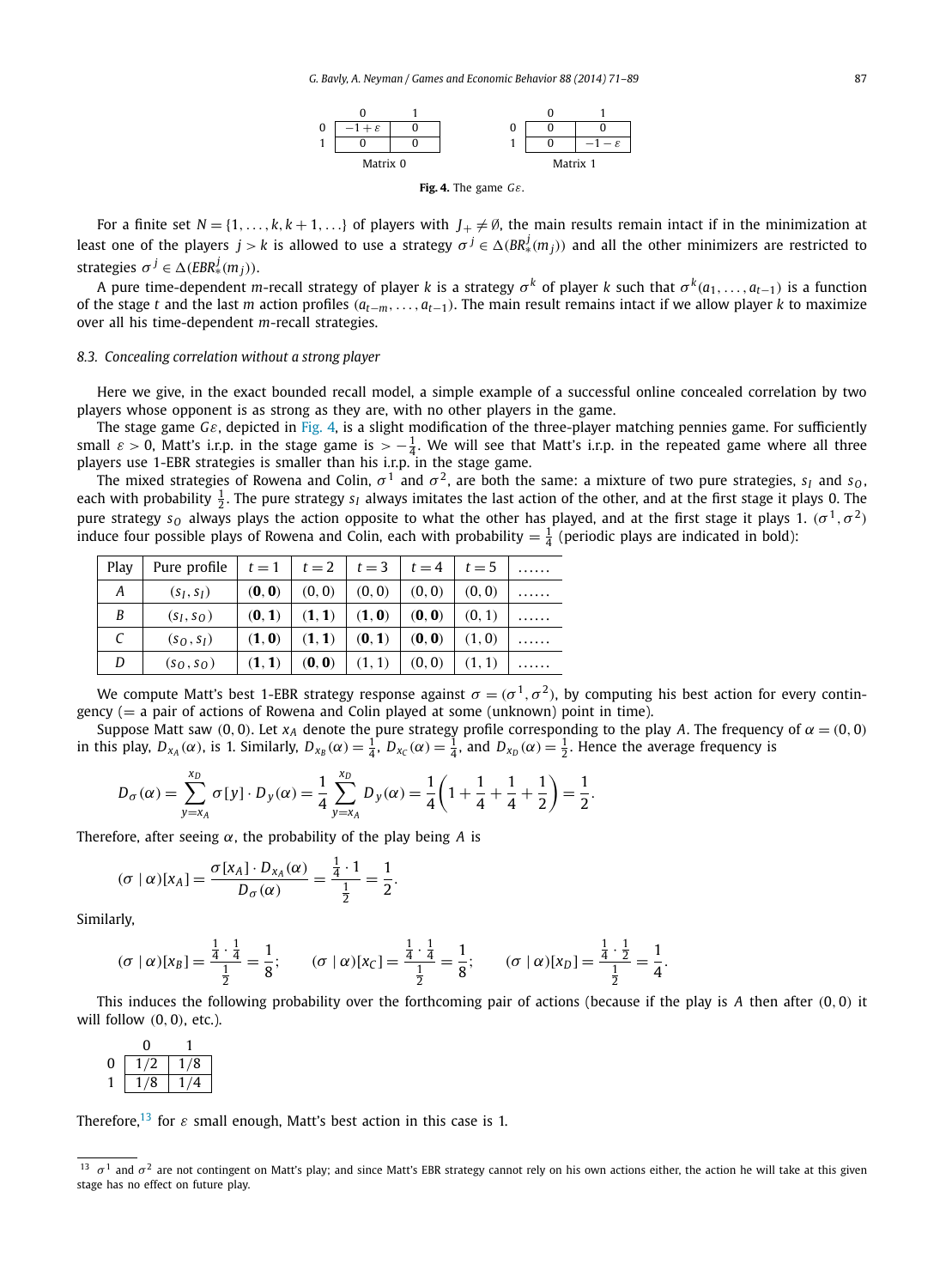<span id="page-17-0"></span>For the other possible pairs of actions, the same computation gives the distributions after observing *(*0*,* 1*)*, *(*1*,* 0*)*, and *(*1*,* 1*)*:

| After $(0, 1)$ |  | After $(1,0)$ |  | After $(1, 1)$ |  |
|----------------|--|---------------|--|----------------|--|

and Matt's best actions are 0, 0, and 1, respectively.

Thus we have defined  $\sigma^3$ . Matt's best 1-EBR response against  $(\sigma^1, \sigma^2)$ . Now, the play *A* will yield an average payoff of 0 for Matt, since he will always play 1 (at least from the second stage on). In the play *B*, Matt gets  $(-1 + \varepsilon)$  at stages where Rowena and Colin play *(*0*,* 0*)*, since he also plays 0 there (since Rowena and Colin played *(*1*,* 0*)* at the previous stage), and he gets 0 at the other stages; hence, his average payoff is  $\frac{-1+\varepsilon}{4}$ . Similarly, the play *C* also yields an average payoff of  $\frac{-1+\varepsilon}{4}$ , and D yields  $\frac{-1-\varepsilon}{2}$ . Therefore, Matt's expected payoff is  $\bar{r}^3(\sigma^1, \sigma^2, \sigma^3) = (\frac{-1+\varepsilon}{4} + \frac{-1+\varepsilon}{4} + \frac{-1-\varepsilon}{2})/4 = -\frac{1}{4}$ ; thus  $(\sigma^1, \sigma^2)$ indeed guaranteed that Matt's expected payoff in the 1-EBR infinitely repeated game will be no more than  $-\frac{1}{4}$ .

#### *8.4. Online concealed correlation by finite automata*

Here we demonstrate that the same type of online concealed correlation achieved in our results, where the players were restricted to SBR strategies, is also achievable in another model in which the players are restricted to strategies induced by finite automata, when analogous relations hold between the strength levels of the players. The adaptation to finite automata is done in a straightforward manner, using the same setup of strategies that was used for the SBR model. It seems conceivable that, for the finite automata model, the same result could perhaps be achieved under weaker assumptions, by some modification of these strategies.

A finite automaton for player *i* (in a repetition of a game  $G = (N, A, r)$ ) is a tuple  $A = (S, q_1, f, g)$ , where S is a finite *state space*,  $q_1 \in S$  is the *initial state*,  $f : S \to A_i$  is the *action function* prescribing an action to play at any given state, and  $g: S \times A_{-i} \rightarrow S$  is the *transition function*.

Such an automaton  $A$  defines a strategy in the repeated game as follows. At any stage, the action taken by  $A$  is determined by the *current state* of  $A$ , according to the action function  $f$ , while the current state along the stages is determined by the transition function g. Thus, let  $z_t$  denote the state of A at stage t. At stage 1,  $z_1 = q_1$ . At stage  $t + 1$ ,  $z_{t+1} = g(z_t, a_t^{-1})$ , where *a*−*<sup>i</sup> <sup>t</sup>* denotes the actions taken by the other players at stage *<sup>t</sup>*. The action *<sup>a</sup><sup>i</sup> <sup>t</sup>* taken by the automaton at stage *t* is  $f(z_t)$ .

The number of states |*S*| is called the *size* of the automaton. We denote by *Σ<sup>i</sup> (s)* all strategies defined by some automaton of size *s*. Let *σ <sup>i</sup>* ∈ *BR<sup>i</sup>* <sup>∗</sup>*(m)* be an *m*-recall strategy. Such a strategy is equivalent to a strategy induced by an automaton of size |A|<sup>m</sup> (see, e.g., [Neyman,](#page-18-0) 1997, p. 247). Or, to put it in symbols (and identifying a strategy with its equivalence class),  $BR^i_*(m) \subset \Sigma^i(|A|^m)$ . Similarly,  $BR^i(m) \subset \Sigma^i(\sum_{t=0}^m |A|^t)$ .

The proof of [Theorem 2.2](#page-4-0) implies the following result in repeated games with finite automata. Let  $G = (N, A, r)$  be a finite stage game with  $N = \{1, \ldots, k, \ldots, |N|\}$ . Let  $D^{-k}$  be a distribution on  $A_{-k}$  with  $H(D^{-k}) \ge \sum_{1 \le j < k} H(D^j)$ , and let the automata sizes  $s_i(n)$ ,  $j \in N$  and  $n \in \mathbb{N}$ , satisfy

 $(A4)$   $s_{j+1}(n) \geq s_j(n) \rightarrow_{n \rightarrow \infty} \infty$ ,  $($ A5 $)$   $\log s_k \ll \log s_{k+1}$ , and  $($ A6 $)$   $\log \log s_k \ll \log s_1$ .

Then

$$
\limsup_{n\to\infty}\min_{\sigma^{-k}\in\mathsf{X}_{j\neq k}}\max_{\Delta(\Sigma^j(s_j))}\max_{\tau\in\Sigma^k(s_k)}\bar{r}(\sigma^{-k},\tau)\leq\min_{x\in A_k}r(D^{-k},x).
$$

By setting  $m_j = \frac{\log s_j}{\log |A|}$ ,  $BR^i_*(m_j) \subset \Sigma^j(s_j)$ ; hence, it suffices to prove that

$$
\limsup_{n\to\infty}\min_{\sigma^{-k}\in\mathsf{X}_{j\neq k}\Delta(BR^j_*(m_j))}\max_{\tau\in\mathit{\Sigma}^k(s_k)}\bar{r}(\sigma^{-k},\tau)\leq \min_{x\in A_k}r(D^{-k},x).
$$

In deriving this inequality for the maximization over *τ* ∈ *BR<sup>k</sup>*( $m_k$ ), the only property of such a strategy *τ* that was used is that the number of distinct strategies it defines on subgames is bounded by  $|A|^{m_k}$ , a property that holds also for any  $τ ∈ Σ<sup>k</sup>(s<sub>k</sub>)$ .

A time-dependent automaton is a machine whose action choices may depend both on *t* and on the current state. The main results remain intact also when allowing player *k* to maximize over all his time-dependent automata with *sk* states. Moreover, we can allow the maximizer to maximize over all time-dependent automata with mixed actions and mixed transitions.